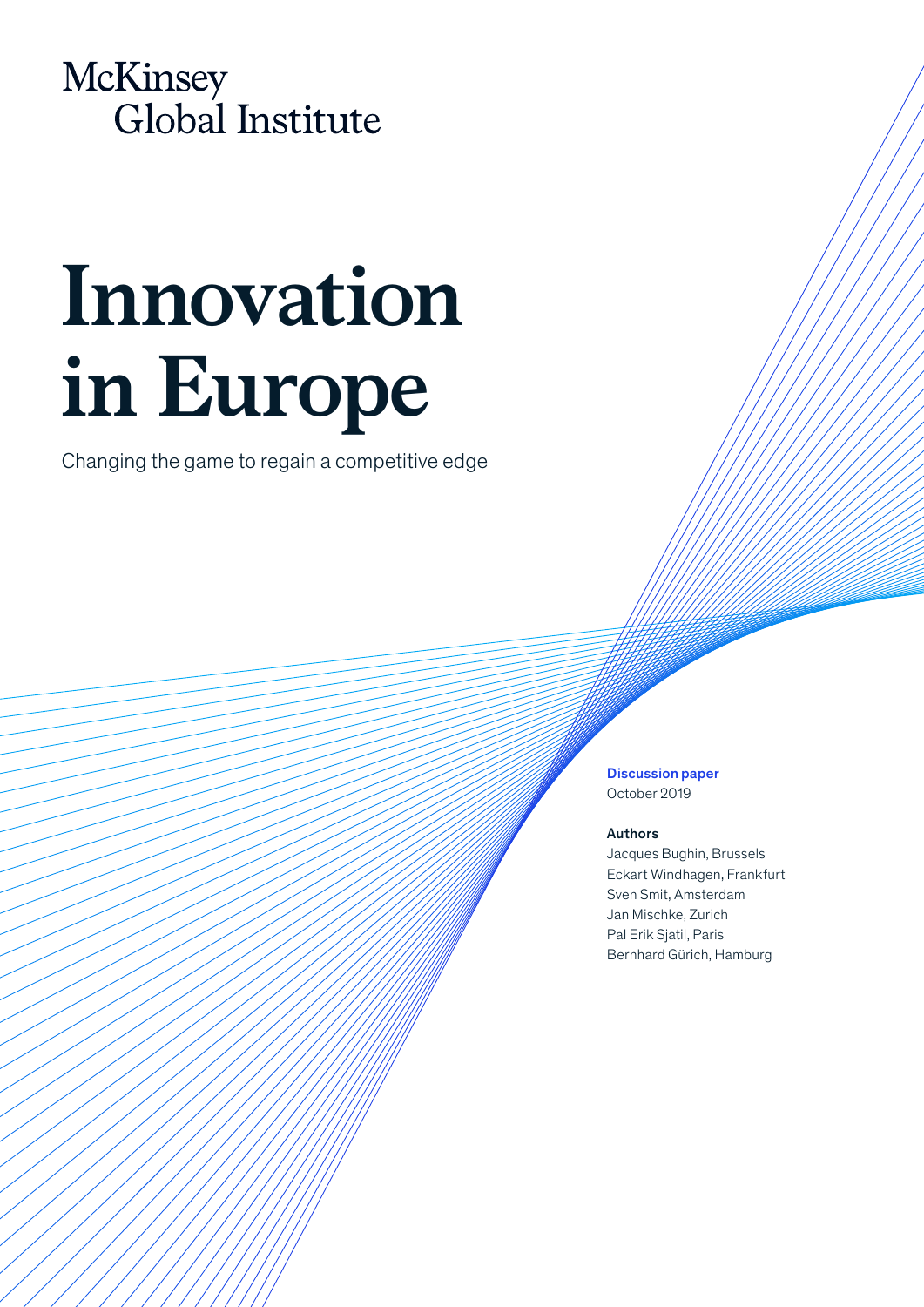## **McKinsey Global Institute**

Since its founding in 1990, the McKinsey Global Institute (MGI) has sought to develop a deeper understanding of the evolving global economy. As the business and economics research arm of McKinsey & Company, MGI aims to provide leaders in the commercial, public, and social sectors with the facts and insights on which to base management and policy decisions.

MGI research combines the disciplines of economics and management, employing the analytical tools of economics with the insights of business leaders. Our "micro-to-macro" methodology examines microeconomic industry trends to better understand the broad macroeconomic forces affecting business strategy and public policy. MGI's in-depth reports have covered more than 20 countries and 30 industries. Current research focuses on six themes: productivity and growth, natural resources, labor markets, the evolution of global financial markets, the economic impact of technology and innovation, and urbanization. Recent reports have assessed the digital economy, the impact of AI and automation on employment, income inequality, the productivity puzzle, the economic benefits of tackling gender inequality, a new era of global competition, Chinese innovation, and digital and financial globalization.

MGI is led by four McKinsey & Company senior partners: Jacques Bughin, Jonathan Woetzel, as well as James Manyika and Sven Smit, who also serve as co-chairs of MGI. Michael Chui, Susan Lund, Anu Madgavkar, Jan Mischke, Sree Ramaswamy, and Jaana Remes are MGI partners, and Mekala Krishnan and Jeongmin Seong are MGI senior fellows. Project teams are led by the MGI partners and a group of senior fellows and include consultants from McKinsey offices around the world. These teams draw on McKinsey's global network of partners and industry and management experts. The MGI Council, which includes leaders from McKinsey offices around the world and the Firm's sector practices, includes Michael Birshan, Andrés Cadena, Sandrine Devillard, André Dua, Kweilin Ellingrud, Tarek Elmasry, Katy George, Rajat Gupta, Eric Hazan, Acha Leke, Scott Nyquist, Gary Pinkus, Sven Smit, Oliver Tonby, and Eckart Windhagen. In addition, leading economists, including Nobel laureates, advise MGI research.

The partners of McKinsey fund MGI's research; it is not commissioned by any business, government, or other institution. For further information about MGI and to download reports, please visit [www.mckinsey.com/mgi](http://www.mckinsey.com/mgi).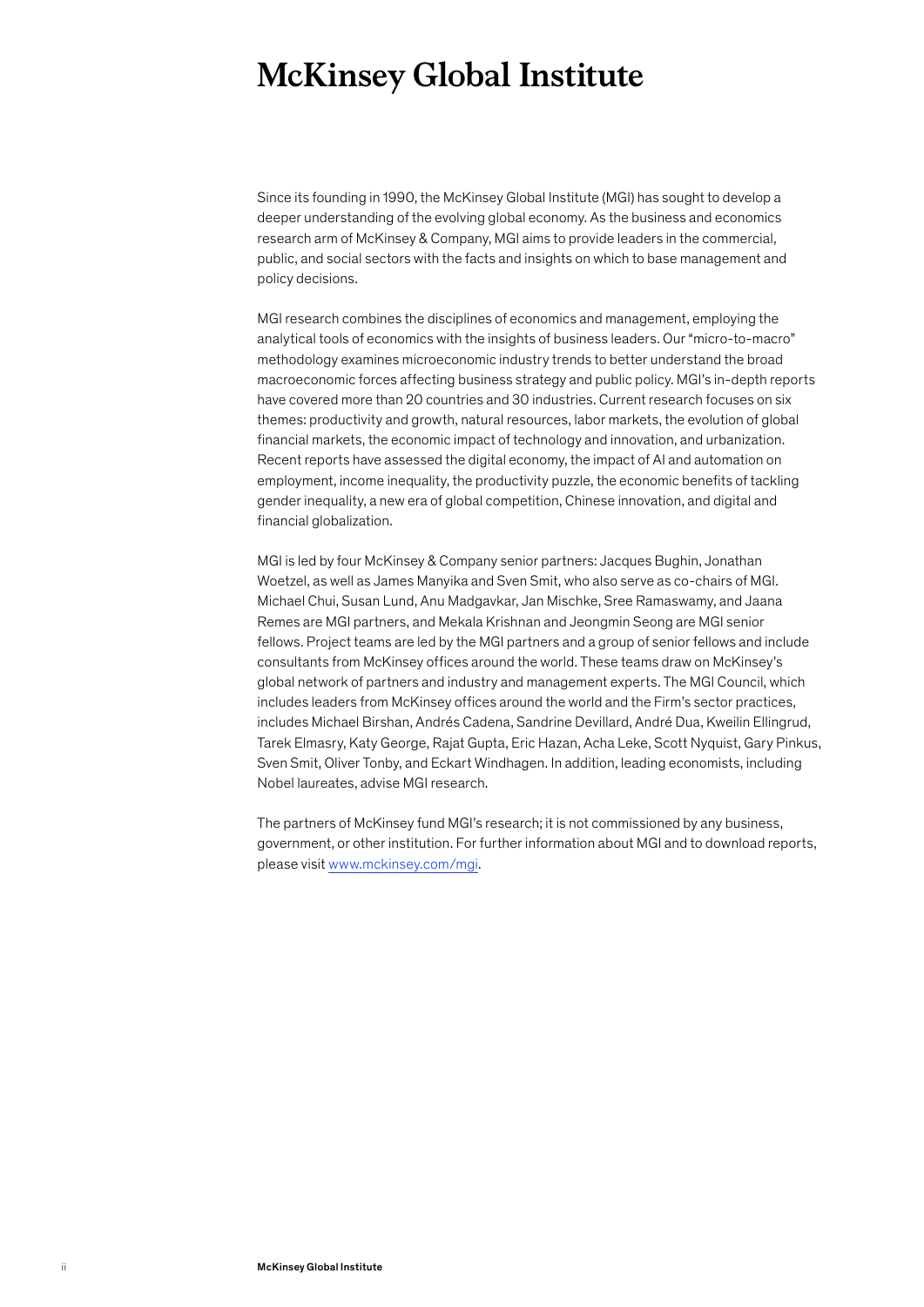### **Contents**

| In brief                                                                                                                                                                    | $\overline{2}$ |
|-----------------------------------------------------------------------------------------------------------------------------------------------------------------------------|----------------|
| 1. Europe's innovation challenge and the need to change the rules of the game                                                                                               | 3              |
| The European economy needs a productivity boost from innovation<br>and diffusion of digital and new frontier technologies to support growth                                 | $\overline{4}$ |
| While Europe still has considerable strengths, it is falling behind<br>in adopting and investing in general and digital innovation                                          | 6              |
| The rise of global platforms and "superstars" drives the need<br>to change the rules of the game                                                                            | 10             |
| 2. Five ways in which Europe could scale its game                                                                                                                           | 15             |
| 1. Europe can draw on its industrial strength to benefit from its scale<br>and the diffusion of technologies across supply chains                                           | 15             |
| 2. Europe can rethink data and user access and standards to level<br>the playing field, protect citizens' data, and connect data pools                                      | 18             |
| 3. Europe can use its substantial public-sector procurement scale<br>to propel innovation of digital goods and services                                                     | 19             |
| 4. Europe can try to compensate for fragmentation with openness<br>and connectedness, including by altering high-skill immigration flows<br>and connecting local ecosystems | 20             |
| 5. Europe can leverage the scale of global firms to its benefit                                                                                                             | 22             |
| Acknowledgments                                                                                                                                                             | 24             |
| <b>Related MGI and McKinsey research</b>                                                                                                                                    | 25             |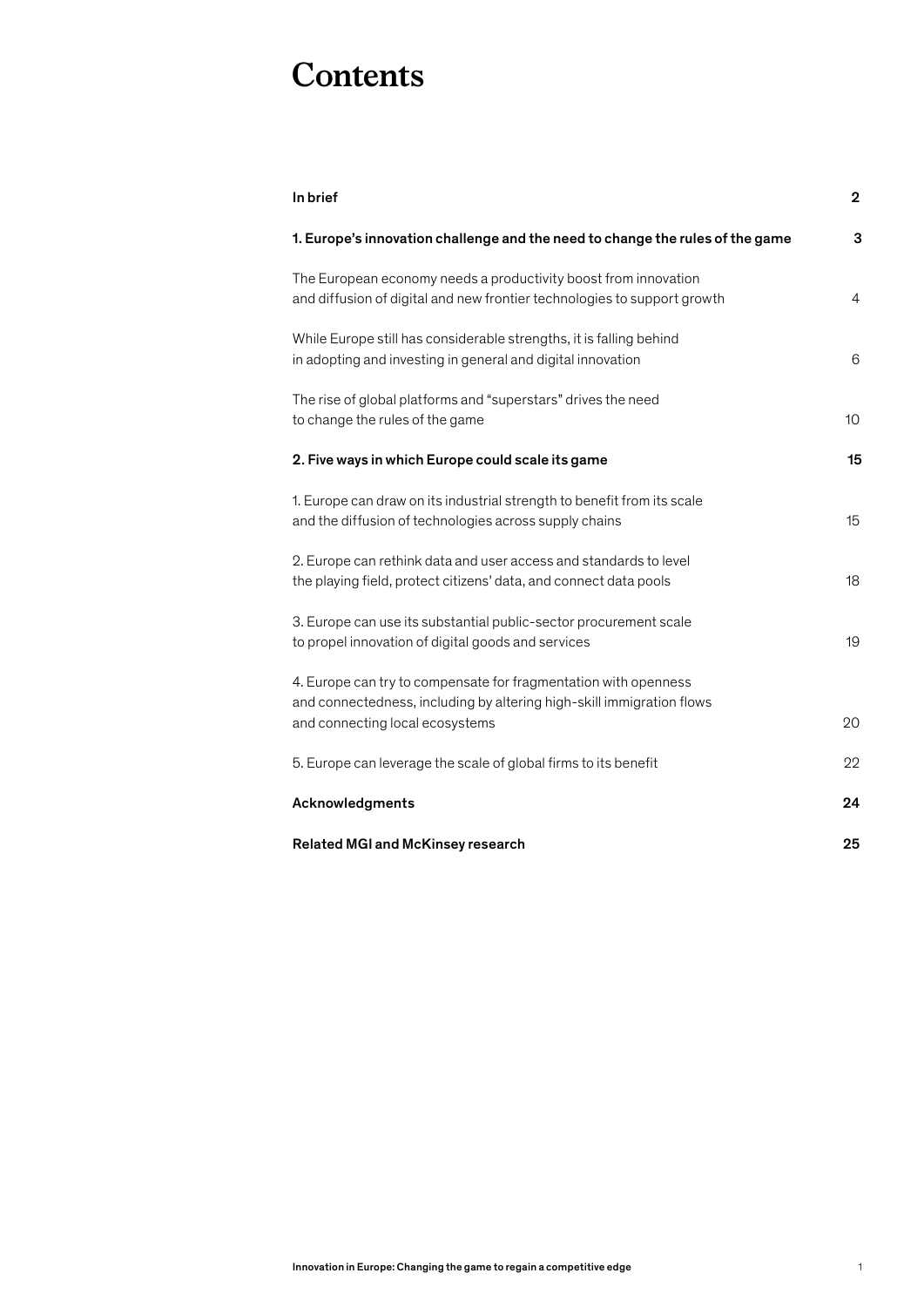### **Innovation in Europe: Changing the game to regain a competitive edge**

Europe a century ago was the global powerhouse of innovation, but it has largely lost its edge: today, despite some notable exceptions, most innovation and innovative companies are found elsewhere. Europe is falling behind in growing sectors as well as in areas of innovation such as genomics, quantum computing, and artificial intelligence, where it is being outpaced by the United States and China. This discussion paper suggests five paths for the continent to regain its competitive edge, not by trying to play catch-up while hindered by fragmentation and lack of scale, but by changing the game to build on its strengths. Key findings:

- Europe's economies, which have struggled to recover growth momentum in the past decade, need the productivity growth boost and innovation surge that frontier technologies such as synthetic biology, in the medium term, and digital and artificial intelligence in the shorter term, can unleash. Digitization could boost productivity growth by more than one percentage point annually, and Europe could potentially add \$2.7 trillion to its economic output by 2030 if it were to develop AI according to its current assets and relative position in digital technology in the world. Innovation is essential to build demand for higher-skill and better-paid jobs and limit potential inequality from the adoption of new-frontier technologies. Innovation is traditionally fueled by scaling investments, and it generates better rewards if targeted toward rising sectors and assets.
- While Europe has the largest public R&D spend, its private investment in research and development amounts to just 19 percent of the global total, behind China at 24 percent and the United States at 28 percent. The continent invests 1.7 percentage points of GDP less than the United States in key intangible assets like software, databases, and intellectual property. Its R&D share in software and computer services is only about 8 percent of the global total. Europe especially lags in investment in frontier technologies; 90 percent of investment in synthetic biology has been made in the United States, for example, while the European continent generates only half as many patents per capita as the United States in digital, quantum computing, and big data.
- The stakes for those falling behind are rising as the global economy enters a "superstar" era in which scale can become a differentiating factor and winners reap disproportionate gains. This affects innovation: superstar firms show more than double the R&D intensity of median firms, and about two-thirds of global R&D investment is concentrated in just 250 companies. Yet European firms are finding it difficult to achieve this scale. The European share of large global companies in the top decile for economic profit dropped by about half between 1995 and 2016 to only 16 percent, while it remained constant for the United States and Canada and rose sharply for Asian firms. Europe notably lacks global digital platforms.
- Europe may face a structural disadvantage of fragmentation which no silver bullet can help address. Alongside many actions already debated or enacted, including the Digital Single Market, we see five themes that could capitalize on recent trends and play to Europe's strengths. First, Europe could harness scale in its strong industrial footprint to enable firms to benefit from the diffusion of technologies across supply chains. Second, Europe could rethink data and user access to level the playing field for innovative firms vis-à-vis global-scale data platforms, protect the data of citizens, and connect data pools. Third, it could leverage its substantial scale of public-sector procurement to build up digital prowess. Fourth, it could aim to compensate for fragmentation with greater openness, standardization, and mobility, including better connection of local ecosystems, and by benefiting from the geopolitical climate to attract high-skill immigrants. Finally, Europe could more actively leverage the scale of global firms to its benefit, creating conditions to attract a higher share of their activities and letting them compete.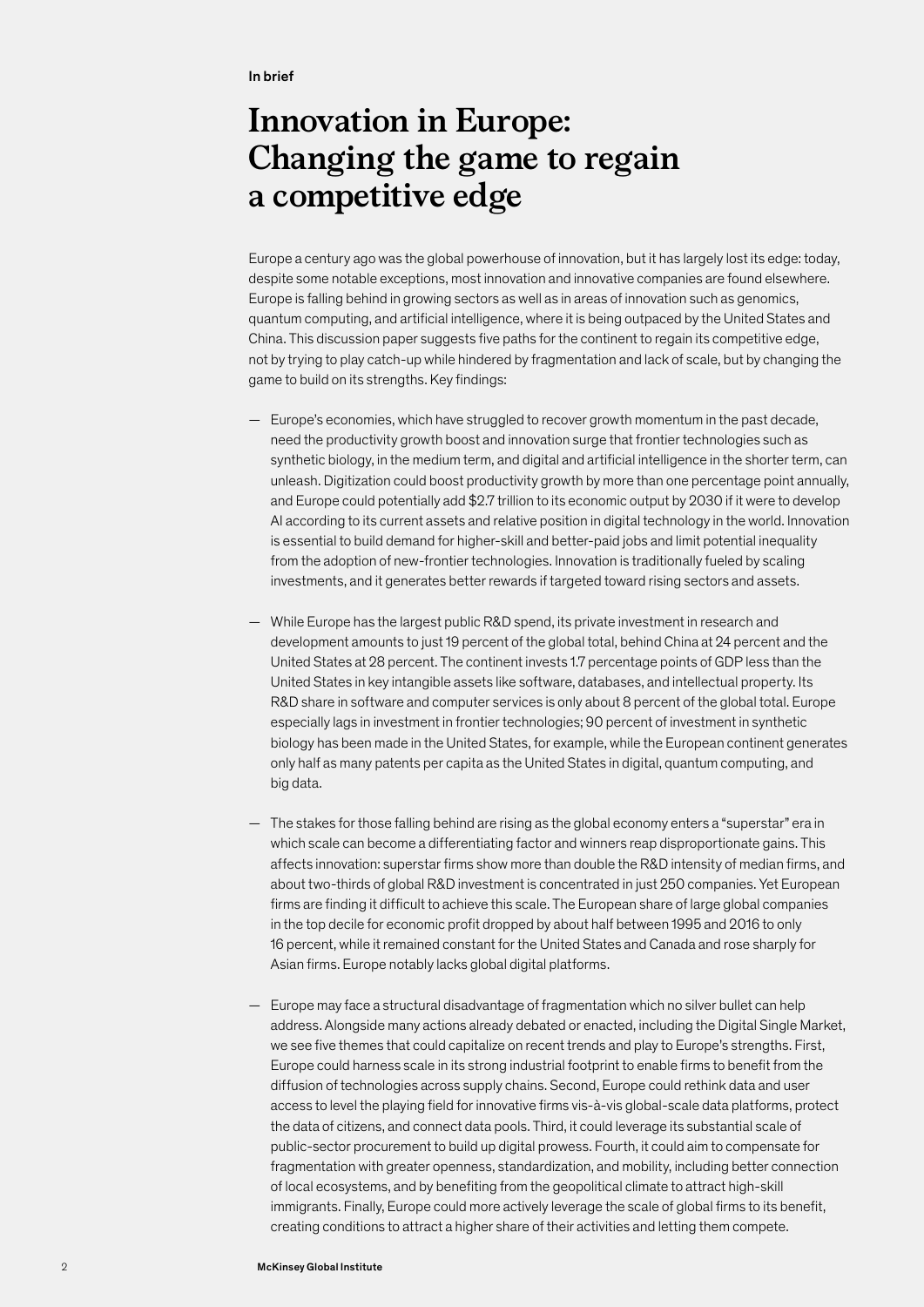## <span id="page-4-0"></span>**1. Europe's innovation challenge and the need to change the rules of the game**

Innovation's role as a key driver of economic growth has been confirmed by multiple studies following early seminal works of economists such as Joseph Schumpeter and, more recently, Richard Nelson and Kenneth Arrow.<sup>1</sup> At the firm level, innovation generates new markets and builds stronger competitiveness. At the aggregate level, innovation creates additional knowledge spillovers and increases favorable industrial dynamics that lead to greater efficiency and higher growth. In general, innovation benefits go beyond productivity and can improve welfare through channels such as lower morbidity and longer longevity; about onethird of the increase in longevity in Europe, for instance, is due to pharmaceutical innovation.2

Europe has long been an important driver of worldwide innovation. Given its relatively high wage costs and low reliance on natural resources, the importance of innovation to the continent's economic and social system is clear. While European companies still account for one-quarter of total industrial R&D in the world, over the past ten years US companies have continued to increase their share, reinforcing their leadership position, and China and South Korea have been catching up. Such competition challenges the ability of Europe to sustain its growth model over the long term.3

A survey we conducted of large firms shows that innovators who are first to introduce new products and services to the market experience significantly higher revenue growth. Yet the share of European companies that consider themselves true innovators is notably lower than in the United States (Exhibit 1).4

Moreover, Europe's ability to innovate is somewhat misallocated among and within member states and sectors. For example, looking at sectors with high R&D intensity such as ICT, pharmaceuticals, or advanced manufacturing, Europe tends to have both a lower number of large firms and good R&D intensity compared to the United States. However, this success is biased toward more traditional and challenged sub-segments than toward growing ones, for example focusing on hardware rather than software, traditional ICT versus digital ICT,

<sup>1</sup> See Joseph Schumpeter, *The Theory of Economic Development,* 1911; Philippe Aghion and Peter Howitt, "A model of growth through creative destruction," *Econometrica*, Volume 60, Number 2, 1992; Richard Nelson, "The simple economics of basic scientific research," *Journal of Political Economy*, June 1959, Volume 67, Number 3; and Kenneth Arrow, "The economic implications of learning by doing," *Review of Economic Studies,* June 1962, Volume 29, Number 3.

<sup>2</sup> *Tech for good: Smoothing disruption, improving well-being,* McKinsey Global Institute, May 2019; Frank R. Lichtenberg, "The impact of biomedical innovation on longevity and health," *Nordic Journal of Health Economics,* 2017, Volume 5, Number 1; and William D. Nordhaus, *The health of nations: The contribution of improved health to living standards*, NBER working paper number 8818, March 2002.

<sup>3</sup> Pietro Moncada-Paternò-Castello and Hector Hernandez, "Ten-year evolution of EU industrial R&D in the global context," *JRC Policy Insights,* Iritec Briefs Series issue number 6, European Commission, July 2018.

<sup>4</sup> These figures are consistent with recent research from the European Investment Bank, which finds more striking differences between US and European companies: only 8 percent of European firms are leading innovators that invest in R&D and deploy new products, services, and processes on this basis, compared with 16 percent of companies in the United States. *Investment report 2018/2019: Retooling Europe's economy*, European Investment Bank, 2018.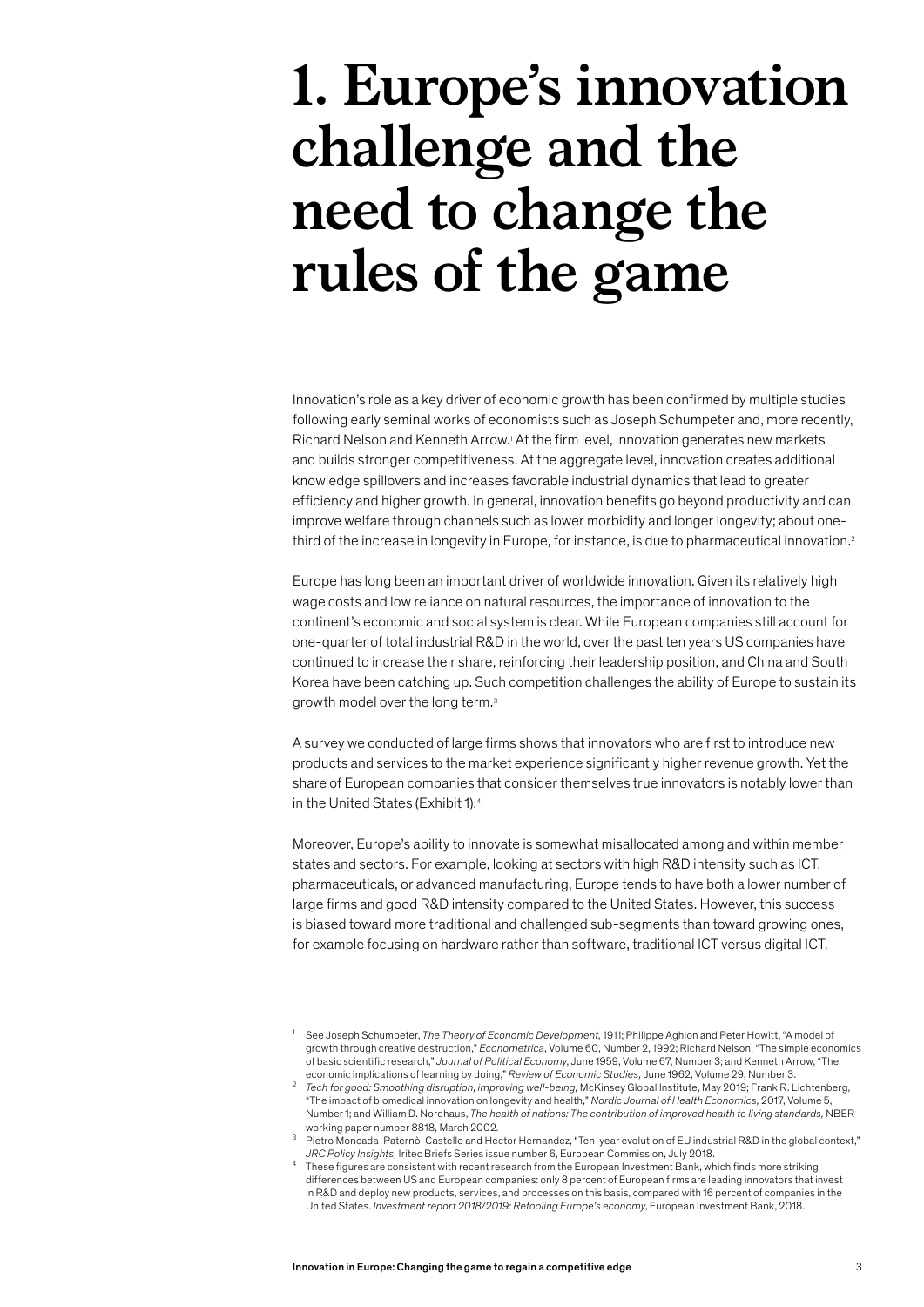Exhibit 1

#### **Europe lags behind the United States in disruptive innovation.**

Share of executives agreeing or disagreeing strongly that their company is an innovator with first-to-market products and services; %



Source: McKinsey Global Digital Survey 2018, sample of 1,600 firms; McKinsey Global Institute analysis

and traditional pharmaceuticals rather than biotechnology.<sup>5</sup> In the past decade, EU countries performing at lower levels and those performing at higher levels have not converged; innovation performance has even decreased in ten out of the 28 EU members, notably in the East.<sup>6</sup>

Finally, despite its long tradition of inventiveness and talent, Europe is increasingly challenged by the next generation of frontier technologies. While it seems well placed in some areas that are key in the innovation race, such as talent and public-sector research, it is falling behind in others, notably in the amount of frontier tech investment, in digital technologies such as AI, in ICT including quantum computing, and in genomics and synthetic biology. In engineering, for example, graphene is a revolutionary material but most patents for now are Chinese. In synthetic biology, investments are mostly flowing to key US centers such as Boston and Silicon Valley, while European investment is rather limited, except in Belgium and the United Kingdom. Europe is also not gaining a proportionate share of major industrial companies in growing sectors linked to digital value chains, even as global Chinese and American platform companies are becoming increasingly dominant in a digital-first world. The emergence of a "superstar effect," which sees most of the gains of this new era captured by a small number of strong companies, raises the stakes even higher for Europe to rise to the innovation challenge.

This paper aims to further the discussion about how Europe can regain its competitive edge. The first section provides a snapshot of where Europe stands in the context of this innovation race. The second section offers five paths for the continent to renew its tradition of innovation, not by playing catch-up on typical innovation policies, but by building on existing strengths to change the rules of the game and address its structural scale disadvantage. The paper draws on a body of recent research by the McKinsey Global Institute as well as on a recent collaboration with the World Economic Forum.7

#### **The European economy needs a productivity boost from innovation and diffusion of digital and new frontier technologies to support growth**

The European economy has regained momentum recently after years of sluggish growth, but the short- to medium-term outlook remains fragile, and the continent's productivity growth has declined sharply over the past two decades. Increasingly, Europe's economic prospects

<sup>5</sup> Pietro Moncada-Paternò-Castello, *Evolution of EU corporate R&D in the global economy: Intensity gap, sectors' dyamics, specialisation, and growth,* PhD thesis, Solvay Brussels School of Economics and Management, October 2017.

<sup>6</sup> European Innovation Scorecard, European Commission, [ec.europa.eu/docsroom/documents/30201.](file:///C:\Users\Peter%20Gumbel\AppData\Local\Microsoft\Windows\INetCache\Content.Outlook\8ZRKYFBJ\ec.europa.eu\docsroom\documents\30201)

<sup>7</sup> *Innovate Europe: Competing for global innovation leadership*, World Economic Forum, January 2019.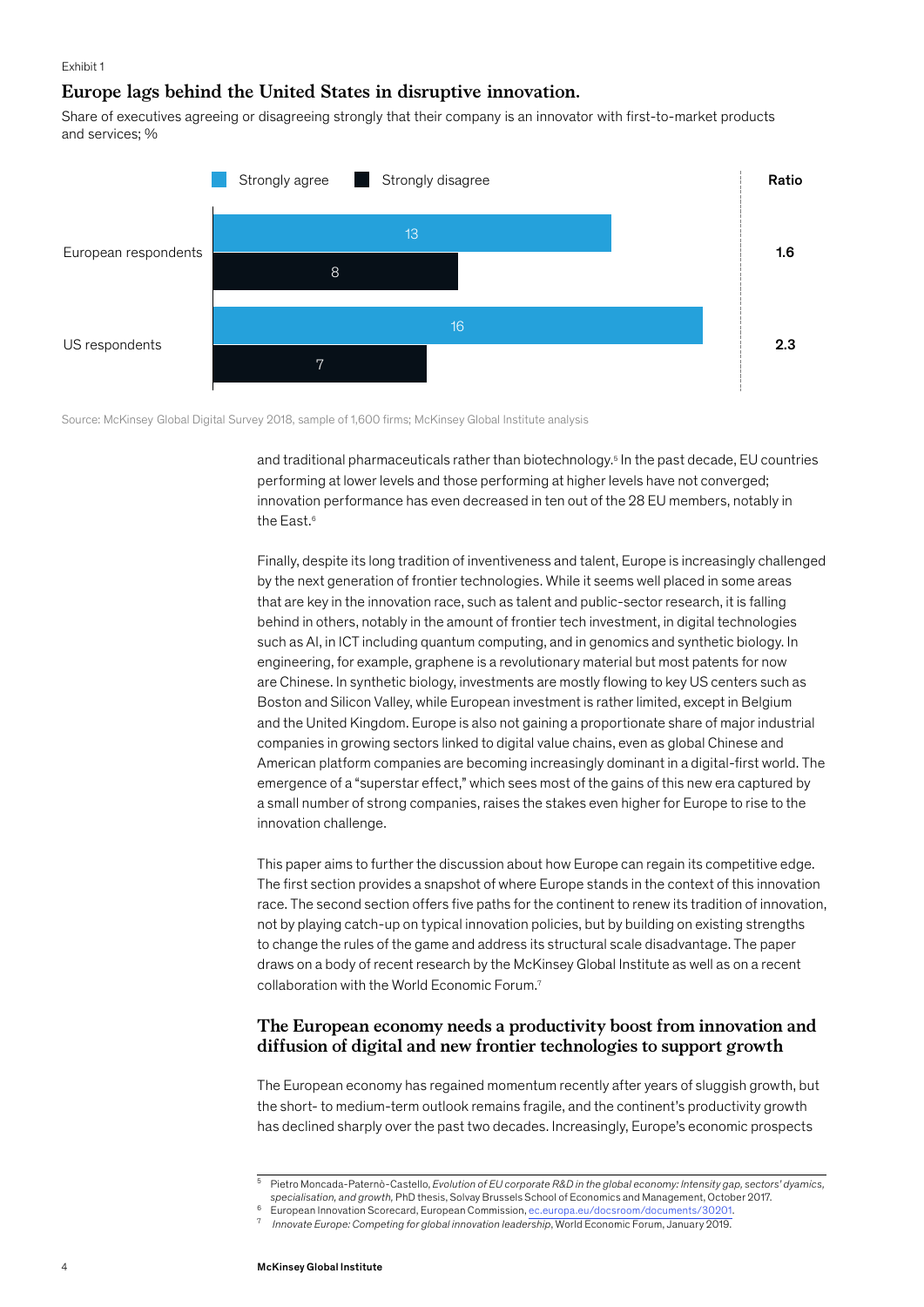<span id="page-6-0"></span>depend on innovation in general, and especially digital and new frontier technologies and the productivity boost they could provide at a time when changing demographics are acting as a drag on growth; in some European countries, the working-age population is declining.

GDP growth of the EU-27 reached 2.6 percent in 2017, the fastest pace in a decade. While growth continued at an expected rate of 2.2 percent through 2018, the outlook for 2019 and 2020 is more cautious.<sup>8</sup> Real labor productivity grew by 0.9 percent year-on-year in 2017, the same as in 2016, and at a compound annual growth rate of just about 0.8 percent since 2010.<sup>9</sup>

Information and communications technology (ICT) and digitization have already been shown to contribute to economic growth, demonstrating in passing that Europe has been lagging behind the United States.<sup>10</sup> The next wave of frontier technologies, including artificial intelligence, Internet of Things, blockchain, high-power computing, and the integration of biology and engineering, has the potential to deliver the breakthrough in productivity that Europe needs.<sup>11</sup> We calculate that more than one percentage point of productivity growth could result from exploiting those digital opportunities alone.12 Synthetic biology, and life science more broadly, is already demonstrating major breakthroughs including decoding the genome, the use of biology for effective and nonpolluting batteries, and computer engineering of crops, among others.13 These all have the potential to increase productivity or welfare, due to better quality and longer life in healthcare, and could also help fight pollution.14 How such innovations will scale and how they can be used ethically will still need to be addressed.

In general, the field of innovation and productivity throughput is closely linked to digital frontier technologies such as AI. In that respect, we estimate that if European companies were to develop and diffuse AI according to the continent's current assets and relative position in digital technology in the world, Europe could add €2.7 trillion to its economic output by 2030. (This estimate assumes limited friction in the socioeconomic transition of those technologies, and does not include possible pressure points that may arise from rising inequality due to different skill use linked to these technologies.)<sup>15</sup> The diffusion of technologies to other markets and sectors can create significant spillover effects and a virtuous link between innovation and growth.<sup>16</sup> Closing the gap with the United States in innovating at the digital frontier and in facilitating faster adoption of AI could add €900 billion, bringing the total potential boost to about €3.6 trillion.17

Innovation will also be needed to counter frictions and adjustment challenges in the labor market from automation. According to our analysis, 62 million full-time employee equivalents and more than \$1.9 trillion in wages might be associated with technically automatable activities in the five largest European economies.18 However, an important way to reduce the risk of wage and employment pressure is to innovate in new products and services that require new and high-demand skills. We find that firms anticipating innovative models out of AI have the largest propensity to expand their workforce; companies have a relatively large

<sup>8</sup> *Autumn 2018 economic forecast*, European Commission, November 2018.

<sup>&</sup>lt;sup>9</sup> Calculations based on Eurostat data for real labor productivity per person for the EU-27 countries.<br><sup>10</sup> See Digital Assessment data of the house and house were a Making with hell lastitute. Describes 00:

<sup>10</sup> See *Digital America: A tale of the haves and have-mores*, McKinsey Global Institute, December 2015, and *Digital Europe: Pushing the frontier, capturing the benefits,* McKinsey Global Institute, June 2016.

<sup>11</sup> For an overview of AI technologies and use cases, see *The age of analytics: Competing in a data-driven world*, McKinsey Global Institute, December 2016; *What's now and next in analytics, AI, and automation*, McKinsey Global Institute, May 2017; and *Notes from the AI frontier: Insights from hundreds of use cases*, McKinsey Global Institute, April 2018.

<sup>12</sup> *Solving the productivity puzzle: The role of demand and the promise of digitization*, McKinsey Global Institute, February 2018.

<sup>13</sup> Susan Hockfield, *The age of living machines: How biology will build the next tech revolution*, Norton Publishing, 2019. <sup>14</sup> Hugh Goold, Philip Wright, and Deborah Hailstones, "Emerging opportunities for synthetic biology in agriculture," *Genes,*  July 2018, Volume 9, Number 7; Eric Topol, *Deep medicine: How artificial intelligence can make healthcare human again,* Basic Books, 2019; Rossana Liguori and Vincenza Faraco, "Biological processes for advancing lignocellulosic waste biorefinery by advocating circular economy," *Bioresource Technology,* 2016; and *Synthetic biology as a driver of the circular economy,* Sitra.fi.

<sup>15</sup> *Tackling Europe's gap in digital and AI*, McKinsey Global Institute, February 2019.

<sup>16</sup> See Reinhilde Veugelers, *Missing convergence in innovation capacity in the EU: Facts and policy implications*, European Commission discussion paper number 066, July 2017.

<sup>17</sup> Ibid.

<sup>18</sup> France, Germany, Italy, Spain, and the United Kingdom. *A future that works: Automation, employment, and productivity*, McKinsey Global Institute, January 2017.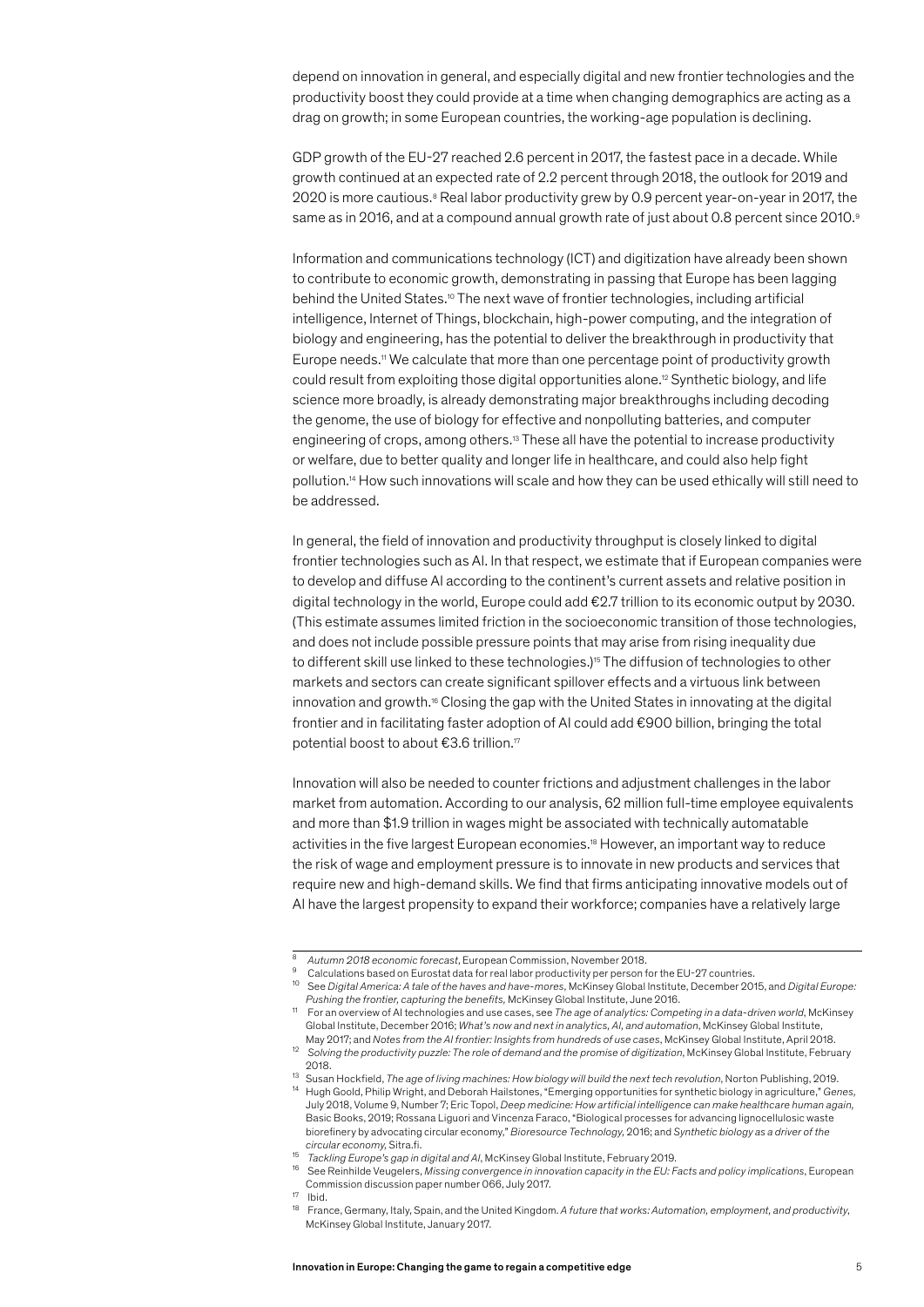incentive to upgrade skills in order not to miss out on opportunities.<sup>19</sup> Demand for workers when diffusing AI tends to be reduced when the scope to invest in AI technologies is limited, where the focus is placed on efficiency and process improvements in both labor and capital, and where product and service innovations are less prevalent (Exhibit 2).

#### Exhibit 2

**AI can have a positive effect on firm employment when it is connected with new products and services; plans to invest in AI for efficiency alone can lead to planned reductions in employment.**

#### Impact of AI investment on corporations

Odd ratio<sup>1</sup> ( $n=2,850$  firms)



Source: McKinsey Global Digital Survey 2018; McKinsey Global Institute analysis <sup>1</sup> An odd ratio is defined as the odds that an outcome will occur given a particular exposure, compared to the odds of the outcome occurring in the absence of that exposure. In this example, the exposure is different types of AI investment and the outcome is employment changes. An odds ratio of 1 means that the exposure does not affect the outcome; an odds ratio of >1 means that the exposure is associated with higher odds of outcome.

#### **While Europe still has considerable strengths, it is falling behind in adopting and investing in general and digital innovation**

Beyond the first wave of digitization, Europe's startup scene is thriving: the number of AI startups has tripled in the past three years and is now relatively comparable to the figure for the United States on a per GDP basis.<sup>20</sup> Early-stage startups are better financed than ever before. Investment in European tech is at a record high, with \$23 billion invested last year, a five-year increase of 360 percent and an increase of 21 percent compared to 2017.

In talent, too, Europe has long been a research powerhouse. Its research community is larger, but also more diffused, than that in the United States or in China. The tech workforce employed by startups is growing; it expanded by about 4 percent in 2018. The number of European software developers, a key resource for many innovative technologies, has grown at a rate of 4 to 5 percent in the past two years, culminating in a total of 5.7 million professionals today, well ahead of the United States, with 4.4 million professional software developers.<sup>21</sup>

Yet in some key innovation areas, Europe is falling behind (Exhibit 3). And there is evidence that nontraditional factors, which include the ability to build innovative business models,

<sup>19</sup> *Tackling Europe's gap in digital and AI*, McKinsey Global Institute, February 2019.

 $20$  Ibid.

<sup>21</sup> *Retraining and reskilling workers in the age of automation*, McKinsey Global Institute, January 2018; *Tackling Europe's gap in digital and AI,* McKinsey Global Institute, February 2019; and *The state of European tech 2018*, Atomico, December 2018.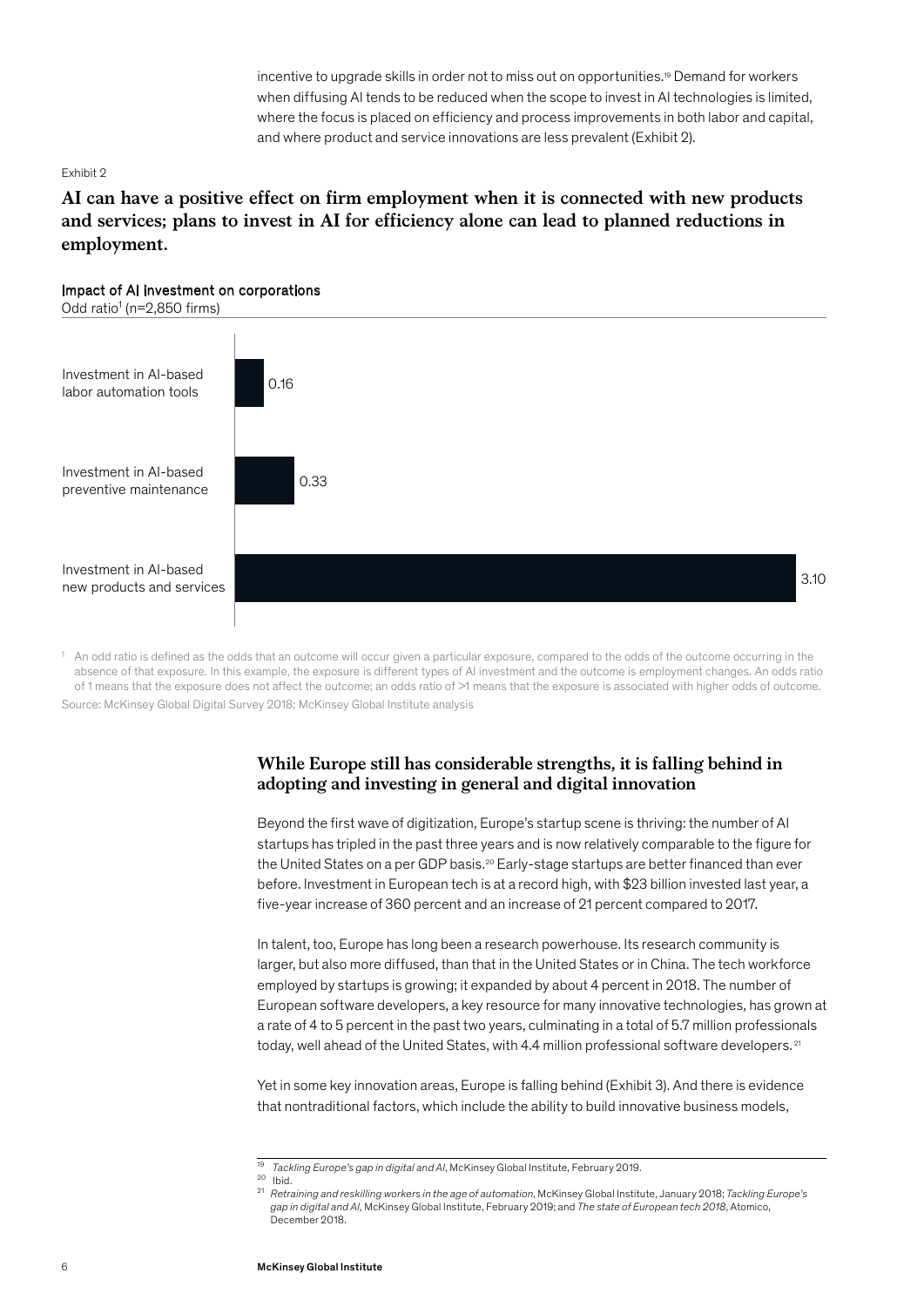#### <span id="page-8-0"></span>**Europe is lagging behind on many well-known elements of innovation.**

|               |                                                                                                                                                                           | Europe's position                      |                                                                                          |  | Primarily positive | Mixed                                                                                          | Lagging |
|---------------|---------------------------------------------------------------------------------------------------------------------------------------------------------------------------|----------------------------------------|------------------------------------------------------------------------------------------|--|--------------------|------------------------------------------------------------------------------------------------|---------|
| <b>Supply</b> |                                                                                                                                                                           |                                        | <b>Diffusion</b>                                                                         |  |                    |                                                                                                | Demand  |
|               | Entrepreneurs stand up and<br>start up with innovative idea                                                                                                               | Innovation scales up<br>to new markets |                                                                                          |  |                    | Innovation demanded by<br>more and more customers                                              |         |
|               | Vibrant innovation<br>networks<br>and academia                                                                                                                            |                                        | <b>Diffusion by SMEs</b>                                                                 |  |                    | Private customer<br>demand                                                                     |         |
| $\sim1/3$     | of high-quality research<br>publications are<br>European                                                                                                                  |                                        | Diffusion by incumbents                                                                  |  | $>50\%$            | of consumers bought<br>online in 2014;<br>315 million Europeans<br>use internet every day      |         |
|               | Talented entrepreneurs                                                                                                                                                    | $-2/3$                                 | of digital potential<br>reached by European<br>firms compared to US<br>counterparts      |  |                    | Demand in public<br>sector/organizations<br>through procurement                                |         |
| 4%            | growth of European<br>tech workforce in<br>startups in 2018                                                                                                               |                                        | Diffusion by public<br>sector                                                            |  | 14%                | of European GDP goes<br>to procurement, but only<br>a fraction into innovative<br>technologies |         |
|               |                                                                                                                                                                           | $~10\%$                                | of European government<br>services are digitized                                         |  |                    |                                                                                                |         |
|               | Sufficient seed and<br>growth funding                                                                                                                                     | 21%                                    | increase in tech<br>investment from 2017 to<br>2018                                      |  |                    |                                                                                                |         |
|               | Sufficient public and<br>private R&D spending<br>and investment in<br>intangibles                                                                                         | $-7\%$                                 | of GDP invested in<br>intangibles 2000-13,<br>1.7 p.p. less than<br><b>United States</b> |  |                    |                                                                                                |         |
|               | Digital infrastructure and connectedness (eg, platforms, data<br>interfaces, accessibility)                                                                               |                                        |                                                                                          |  | 15%                | of European households<br>have broadband speeds<br>$>100$ Mb/s                                 |         |
|               | Market design and regulatory framework that foster and shape<br>supply, diffusion, and demand (eg, reduction of market barriers,<br>copyright, technology standards, etc) |                                        |                                                                                          |  | 81                 | different VAT<br>regimes within the<br>European Union                                          |         |

Source: World Economic Forum; Atomico; European Commission; European Court of Auditors; McKinsey Global Institute analysis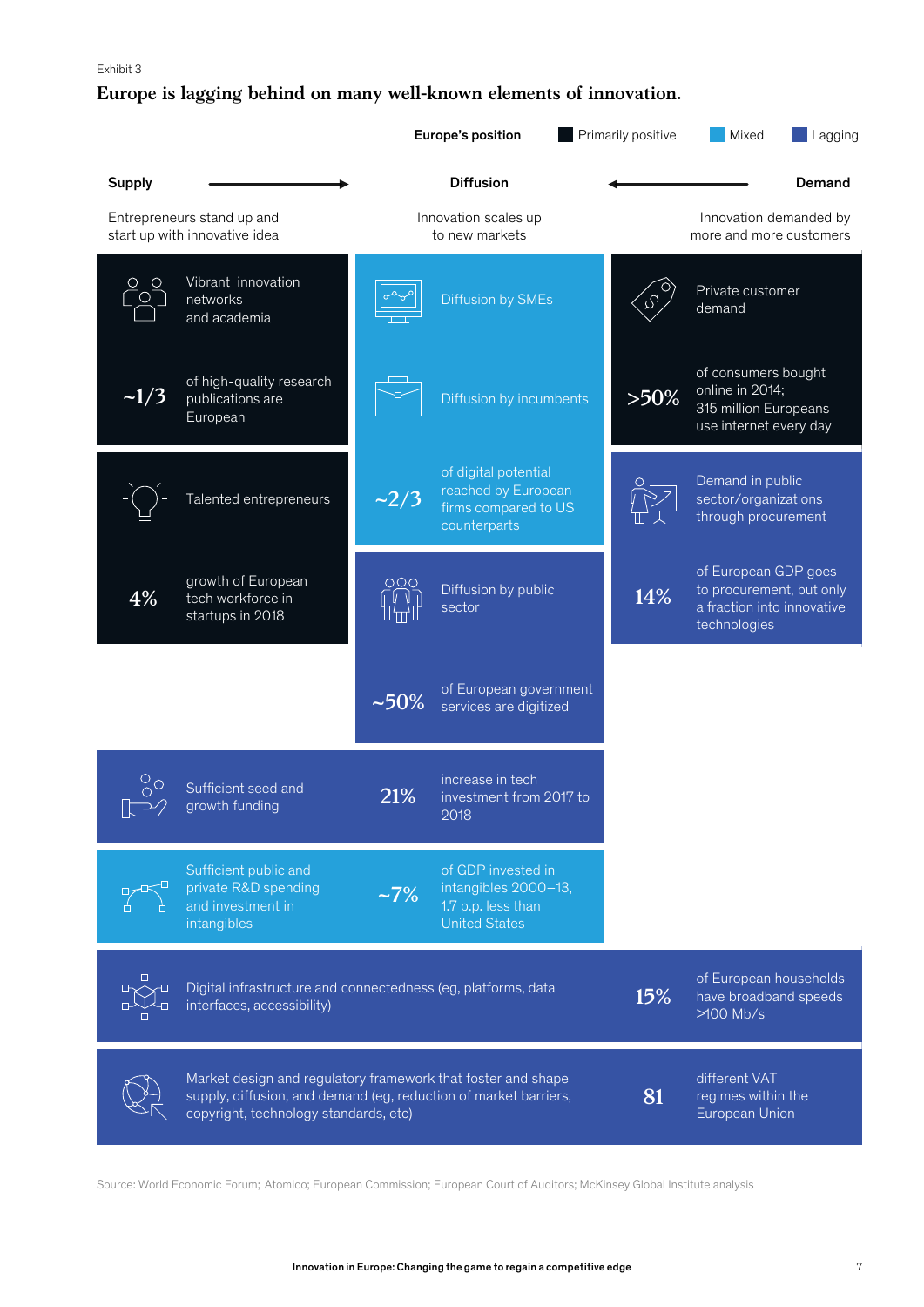strong public-private partnerships in innovation hubs, and the depth of existing technological capabilities and portfolios, become more relevant.<sup>22</sup>

Equity finance as a key driver for innovation and digital investment remains underdeveloped, with 90 percent of the European Union's venture capital funding concentrated in only eight member states.23 This creates a challenge for European companies that seek funding for fast growth. The importance of funding is evidenced by an analysis we conducted on factors relevant for the density of European AI startups; comparing elasticities, we find that financing has a significantly higher impact on dense AI startup networks than other important factors, such as human capital and the ability to build innovative business models. Risk capital is also gaining in importance as intangibles have exceeded tangible investments in size, but they are difficult to collateralize.

More broadly, much of Europe has lagged behind the United States and others in measures of general innovation due to a lack of investment and economic competencies. Europe invests significantly less than the United States in intangibles like software and databases, intellectual property, and economic competencies like organizational capital and training, which represent major factors for innovation capacity (Exhibit 4). Beyond the gap in R&D and intellectual property investment, a material gap has also opened up in economic competencies. These have been shown to be an increasingly relevant complement to digital investment and innovation.24 Europe also has significantly lower management practice scores than the United States.<sup>25</sup>





<sup>1</sup> EU-14 includes Austria, Belgium, Denmark, Finland, France, Germany, Greece, Ireland, Italy, Netherlands, Portugal, Spain, Sweden, and United Kingdom.

Source: Carol Corrado et al., *Intangible investment in the US and EU before and since the Great Recession and its contribution to productivity growth,* European Investment Bank, 2018; also see Corrado, Hulten, and Sichel, *Measuring capital and technology: An expanded framework,* NBER, August 2005; McKinsey Global Institute analysis

- <sup>22</sup> Jacques Bughin, "How to develop enough European AI startups," VoxEU.org, February 2019.
- <sup>23</sup> *Investment report 2018/2019: Retooling Europe's economy,* European Investment Bank, 2018.
- $24$  Ibid.

<sup>25</sup> Nicholas Bloom et al., *Management practices across firms and countries*, NBER working paper number 17850, February 2012.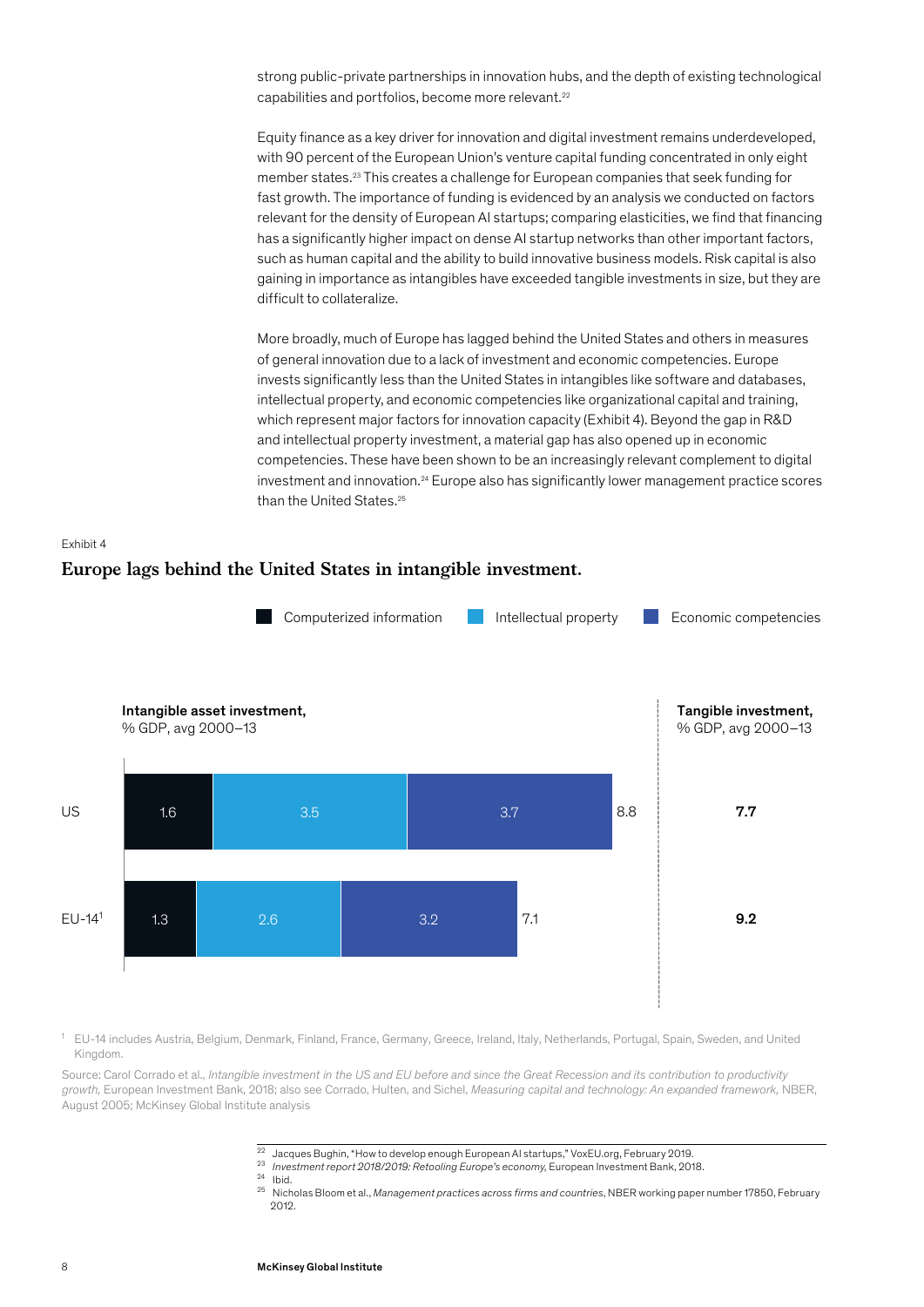In addition to the general innovation lag, digital adoption has been slower in Europe than in competing regions. Both digital attacker and incumbent shares of revenue are significantly smaller than in the United States (Exhibit 5). Consequently, Europe's gap in digitization remains at about one-third the level in the United States and has not changed much in recent years.26 Furthermore, European companies are less mature in their state of diffusion of digital technologies and in their use of these technologies for innovation, namely new services, processes, or business models. Research confirms that diffusion of technologies to firms that are technological laggards typically happens only after these technologies are adapted to country-specific circumstances by the most productive firms within each country.<sup>27</sup> Consequently, Europe has long had a negative trade balance with the rest of the world in digital.<sup>28</sup>



#### **Europe's digitization is less advanced than that of the United States.**

Typical industry split, % of revenue



Source: McKinsey Global Digital Survey 2017; McKinsey Global Institute analysis

- $26$  Digitization is measured by companies' weighted deployment of digital assets, labor, and practices across all sectors, compared with the most digitized sector. *Digital America: A tale of the haves and have-mores*, McKinsey Global Institute, December 2015. See also *Digital Europe: Pushing the frontier, capturing the benefits,* McKinsey Global Institute, June 2016, and *Notes from the AI frontier: Tackling Europe's gap in digital and AI*, McKinsey Global Institute, February 2019.
- 27 Davide Castellani et al., *The source of the US/EU productivity gap: Less and less effective R&D*, LEM Papers Series 2018/16, Laboratory of Economics and Management (LEM), Sant'Anna School of Advanced Studies, 2018.
- <sup>28</sup> *A window of opportunity for Europe*, McKinsey Global Institute, June 2015.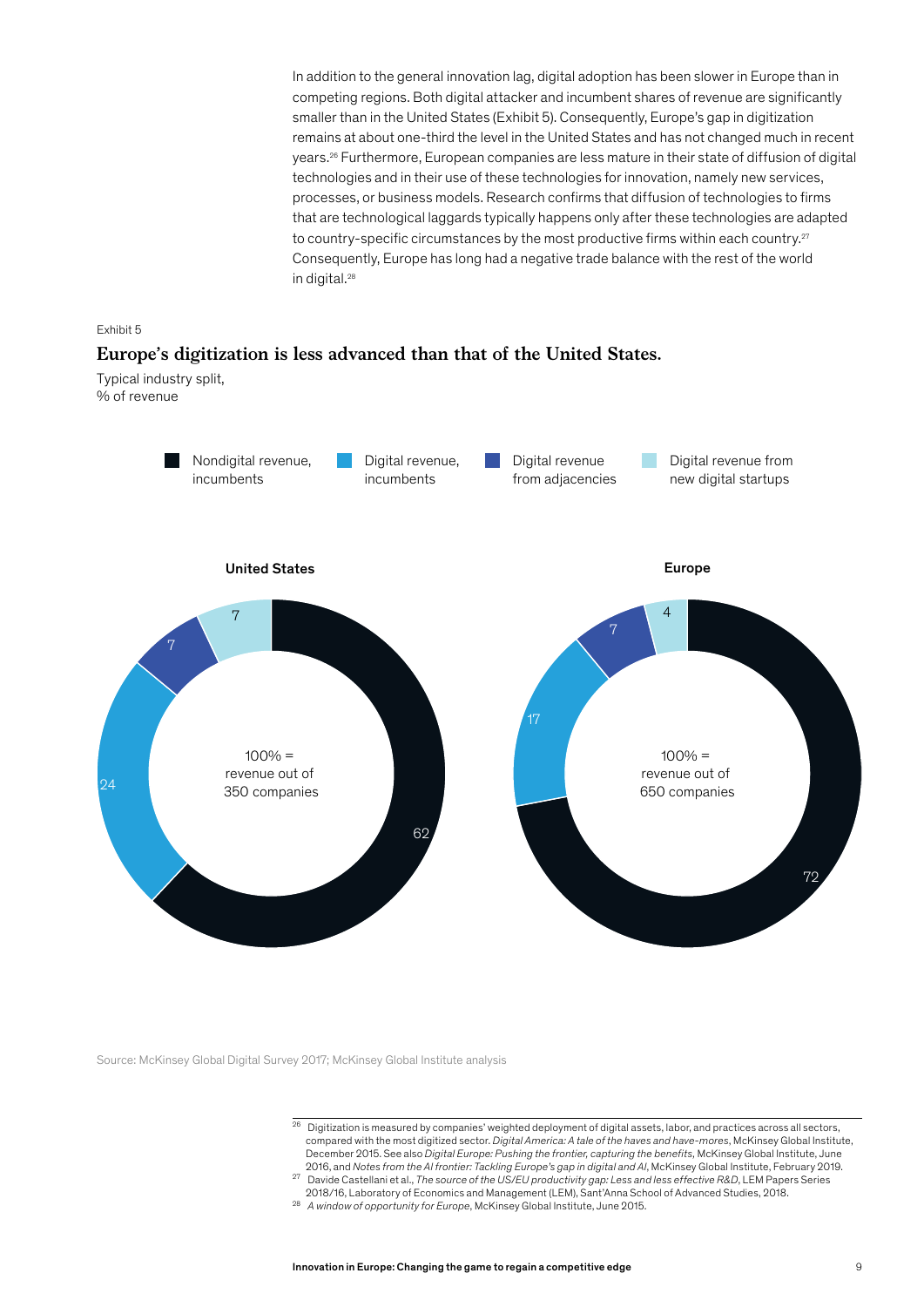In terms of open innovation, while Europe remains a leader in scientific cross-border co-publications, it can do more to build open innovation networks, including promoting researcher mobility, business collaborations, and open science.29

Europe's innovation deficit is due in part to the often-cited difficulty of growing young companies into world leaders, notably in digital as well as in the health sector.<sup>30</sup> Health is widely expected to gain from frontier technologies, and it accounts for the largest share of capital funding linked to AI-based innovation globally. European companies are notably lagging behind international rivals from Apple to Tencent.<sup>31</sup> The same is true of omics fields, where most R&D spent in health linked to frontier technologies is to be found in the Boston and San Francisco clusters.<sup>32</sup> One challenge appears to be Europe's ability to scale startups into major companies. For example, it has transformed digital promises into success with "unicorns"—privately held startups valued at more than \$1 billion—at only about half the rate seen in the United States or even Tel Aviv.

Europe is also becoming less central to international flows even as they matter more and as digital technologies are becoming a powerful driver of the performance of global firms. The United States remains the most central node of all flows, even if its importance has decreased in the past 15 years. Europe's centrality is declining rapidly, particularly in digital, with a lower presence of digital platforms and of most digitized sectors. Within Europe, a new order has started to develop, with a significant decline in the importance of small digitally advanced countries such as the Scandinavian nations, and a robust catch-up by the Netherlands, Germany, and, to a lesser extent, the United Kingdom.33

#### **The rise of global platforms and "superstars" drives the need to change the rules of the game**

With intangible investment eclipsing the tangible kind, the rise of platforms and the ability to scale and to do so quickly seem to matter more for a significant part of the innovation ecosystem.34 Despite efforts to establish a Single Market, Europe remains fragmented, with many national legislations and systems of regulations and VAT, which are all hard to change, and many mostly domestic companies.

"Superstars," which we define as the top 10 percent of companies with more than \$1 billion in annual revenue, as measured by economic profit, are gaining importance. Our research finds that today's superstar firms earn 1.6 times more economic profit on average than superstar firms 20 years ago.35 We find that while most firms capture near-zero economic profit, superstar firms, which are seven times larger by revenue than median firms, have returns on investments that are twice as high. $36$  In addition to capturing a greater share of income, they exhibit relatively higher levels of digitization, greater input of skilled labor and a higher innovation intensity, more intangible assets, and deeper integration into global flows of trade, finance, and services than their peers. In fact, their investment in R&D as a share of revenue

<sup>29</sup> *Science, Research and Innovation Performance of the EU 2018: Strengthening the foundations for Europe's future,*  European Commission, January 2018.

<sup>30</sup> Reinhilde Veugelers and Michele Cincera, "Young leading innovators and the EU's R&D intensity gap," *Bruegel Policy Contribution,* September 2010.

<sup>31</sup> Since Tencent's Miying healthcare AI platform launched in 2017, the company has focused R&D on it, including in areas such as AI-assisted imaging and diagnostic services. Tencent recently participated in drug discovery with Baidu Ventures, Google, and Sequoia Capital China. See https://www.cbinsights.com/research/china-baidu-alibaba-tencent-artificialintelligence-dominance/.

<sup>32</sup> About 30 percent of investment in synthetic biology today is on healthcare applications. See *Synthetic biology annual report,* SynBioBeta, September 2018.

<sup>33</sup> Jacques Bughin and Susan Lund, "The ascendancy of digital flows," CEPR Policy Portal, VoxEU.org, January 9, 2017, [voxeu.org/article/ascendancy-international-data-flows](file:///C:\Users\Peter%20Gumbel\AppData\Local\Microsoft\Windows\INetCache\Content.Outlook\8ZRKYFBJ\voxeu.org\article\ascendancy-international-data-flows).

<sup>34</sup> As the Organisation for Economic Co-operation and Development notes, there is also an opposing dynamic at play, in that small companies can innovate and scale much more easily on top of digital platforms and by creating scale without mass. We are focusing in this paper on the scale aspect. See *Digital innovation: Seizing policy opportunities,* OECD, 2019, loi.org/10.1787/a298dc87-en

<sup>35 &</sup>quot;*Superstars": The dynamics of firms, sectors, and cities leading the global economy*, McKinsey Global Institute, October 2018.

 $36$  Ibid.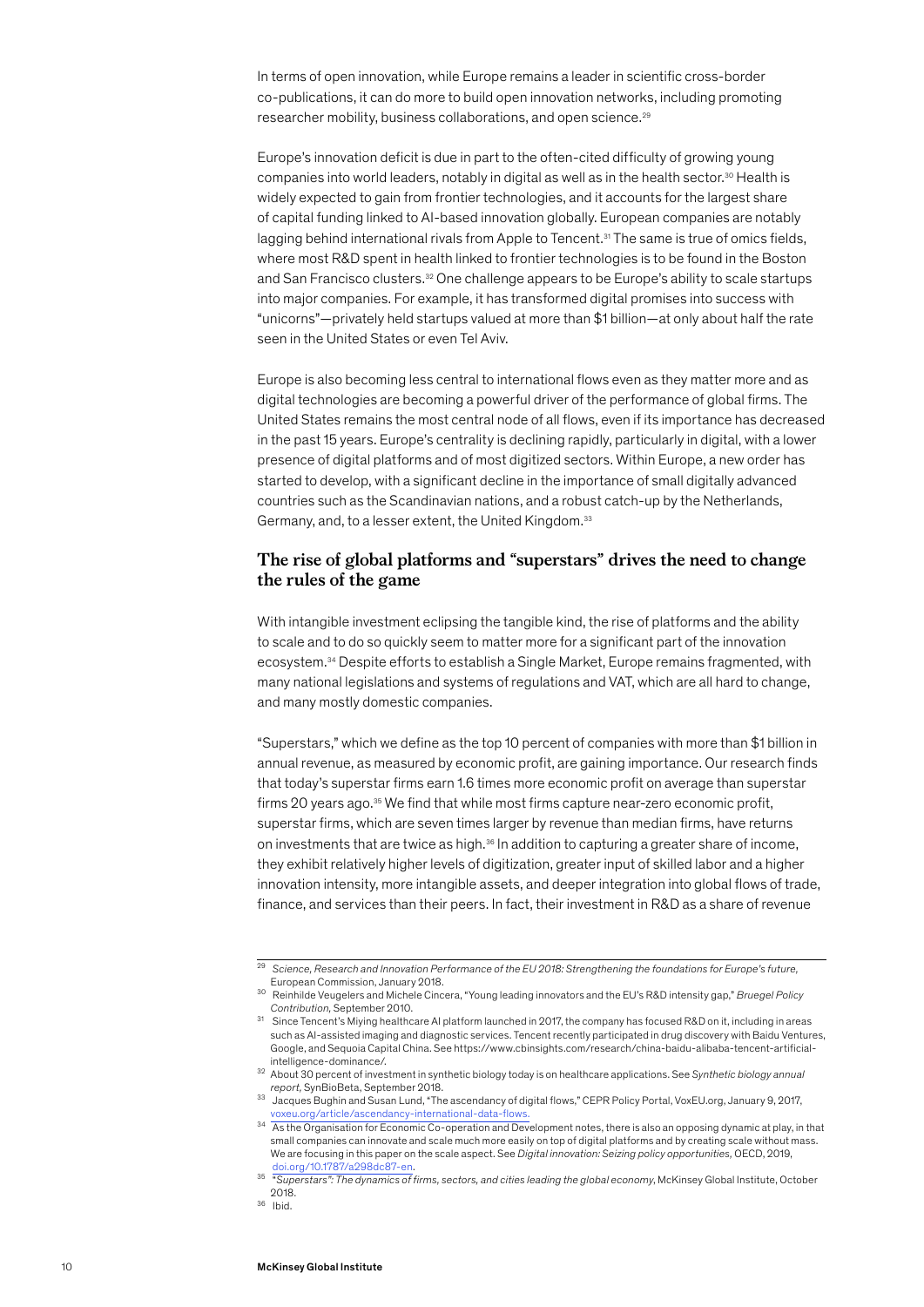<span id="page-12-0"></span>is more than double the median firm's. And financially strong firms have a higher probability of generating innovations from their R&D investment.<sup>37</sup>

Going forward, evidence shows that value will continue to shift to large and boldly moving companies.38 Our research shows that digitally savvy companies are 15 to 25 percent more likely to use new technologies such as AI (the range reflects differences by sector), which could widen the gap as we enter the next phase of innovation.<sup>39</sup> In AI, for example, frontrunners will benefit from innovations enabling them to serve and create new markets and, at the same time, gain share from non-AI adopters in existing markets.40 Simulations find that early diffusers and implementers—companies that will use a full suite of AI technologies in the next five years—can double their normal profits by 2030, bringing in an additional 4 percent of gross profit growth annually at the expense of their competitors.<sup>41</sup>

Yet Europe has started falling back in its share of superstars. Over the past 20 years, Europe's share of superstars globally dropped by about 50 percent, while it remained constant for the United States and Canada and increased significantly for the Asia–Pacific region (Exhibit 6).<sup>42</sup>

R&D also is becoming increasingly concentrated, and Europe is losing share, particularly in digital sectors.43 Only 250 companies generate close to two-thirds of global business R&D investment. In this group, while European automotive players dominate, European companies' R&D spending by software and computer services firms was only about 8 percent of the global total, well below 11 percent for Chinese companies and far behind the 77 percent for US-based companies in 2018 (Exhibit 7).<sup>44</sup>

Furthermore, the trend is negative. Over the past five years, the global share of European companies' total R&D spending has declined by more than two percentage points, while the share of US companies climbed by more than two percentage points and the share of Chinese companies by six percentage points.45 The share of European companies among those newly joining the ranks of the 2,500 largest R&D investors decreased to about 12 percent, only about half the share of Chinese firms and one-third the share of US companies.<sup>46</sup>

Europe's innovators are also older. In fact, almost the entire R&D difference between Europe and the United States can be explained by the difference in number and average spend by young leading innovators—firms founded after 1975 that rank among the top global R&D spenders.<sup>47</sup>

Large US and Chinese tech and platform companies, in turn, are gaining importance. US-based tech companies invest more in R&D than their US peers in the S&P 500, with the six largest—Amazon, Apple, Facebook, Google, Microsoft, and Netflix—spending about €43 billion on R&D in 2018, and €31.6 billion on acquisitions in 2017 alone.48 Google, the most active among them, spent \$12.6 billion on acquiring more than 300 startups between 2013 and 2018.49 In contrast, Europe was almost inactive in tech R&D and possesses only half

<sup>37</sup> Bettina Peters, Mark J. Roberts, and Van Anh Vuong, "Dynamic R&D choice and the impact of the firm's financial strength," *Economics of Innovation and New Technology*, 2017, Volume 26, Issue 1–2, pp. 134–49.

<sup>38</sup> Jacques Bughin, Tanguy Catlin, Martin Hirt, and Paul Willmott, "Why digital strategies fail," *McKinsey Quarterly*, January 2018.

<sup>39</sup> *Notes from the AI frontier: Tackling Europe's gap in digital and AI*, McKinsey Global Institute, February 2019.

<sup>40</sup> Jacques Bughin and Jeongmin Seong, "How competition is driving AI's rapid adoption," *Harvard Business Review*, October 2018.

<sup>41</sup> Jacques Bughin, "Wait-and-see could be a costly AI strategy," *MIT Sloan Management Review*, June 2018.

<sup>42 &</sup>quot;*Superstars": The dynamics of firms, sectors, and cities leading the global economy*, McKinsey Global Institute, October 2018.

<sup>43</sup> Reinhilde Veugelers, *Are European firms falling behind in the global corporate research race?*, Bruegel Policy Contribution number 6, April 2018.

<sup>44</sup> This calculation refers to the global top 250 R&D spenders. In the broader sample of the top 2,500 firms, Europe stands at 10 percent.

<sup>45</sup> McKinsey Global Institute analysis based on the 2014 and 2018 editions of the EU Industrial R&D Investment Scoreboard. 46 *Investment report 2018/2019: Retooling Europe's economy*, European Investment Bank, 2018.

<sup>47</sup> Reinhilde Veugelers and Michele Cincera, *Europe's missing yollies*, Bruegel policy brief, August 2010.

<sup>48 &</sup>quot;Into the danger zone: American tech giants are making life tough for startups," *Economist*, June 2018.

<sup>49</sup> Ibid.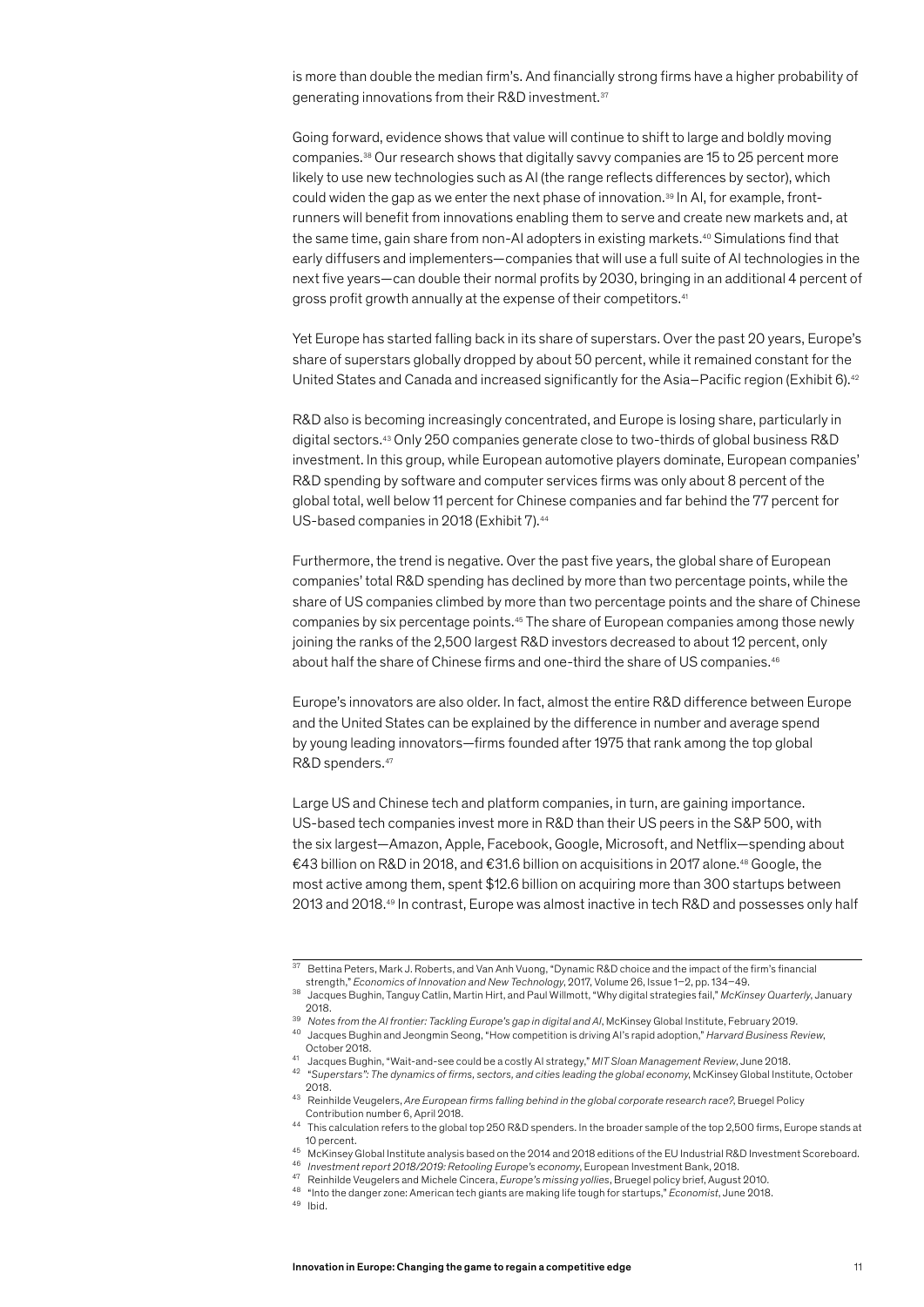#### Exhibit 6

#### **Superstars seem to matter for innovation, yet Europe is losing share.**

#### R&D intensity, superstars vs others

R&D spend as % of revenue by economic profit decile



#### Regional representation of firms within the top 1% of economic profit, %



Note: Superstar firm is represented as a firm with the largest economic profit, eg, NOPLAT minus weighted cost of capital charges.

<sup>1</sup> China had no superstar firms per our data set in 1995–97.

Source: Capital IQ; McKinsey Corporate Performance Analytics; McKinsey Global Institute analysis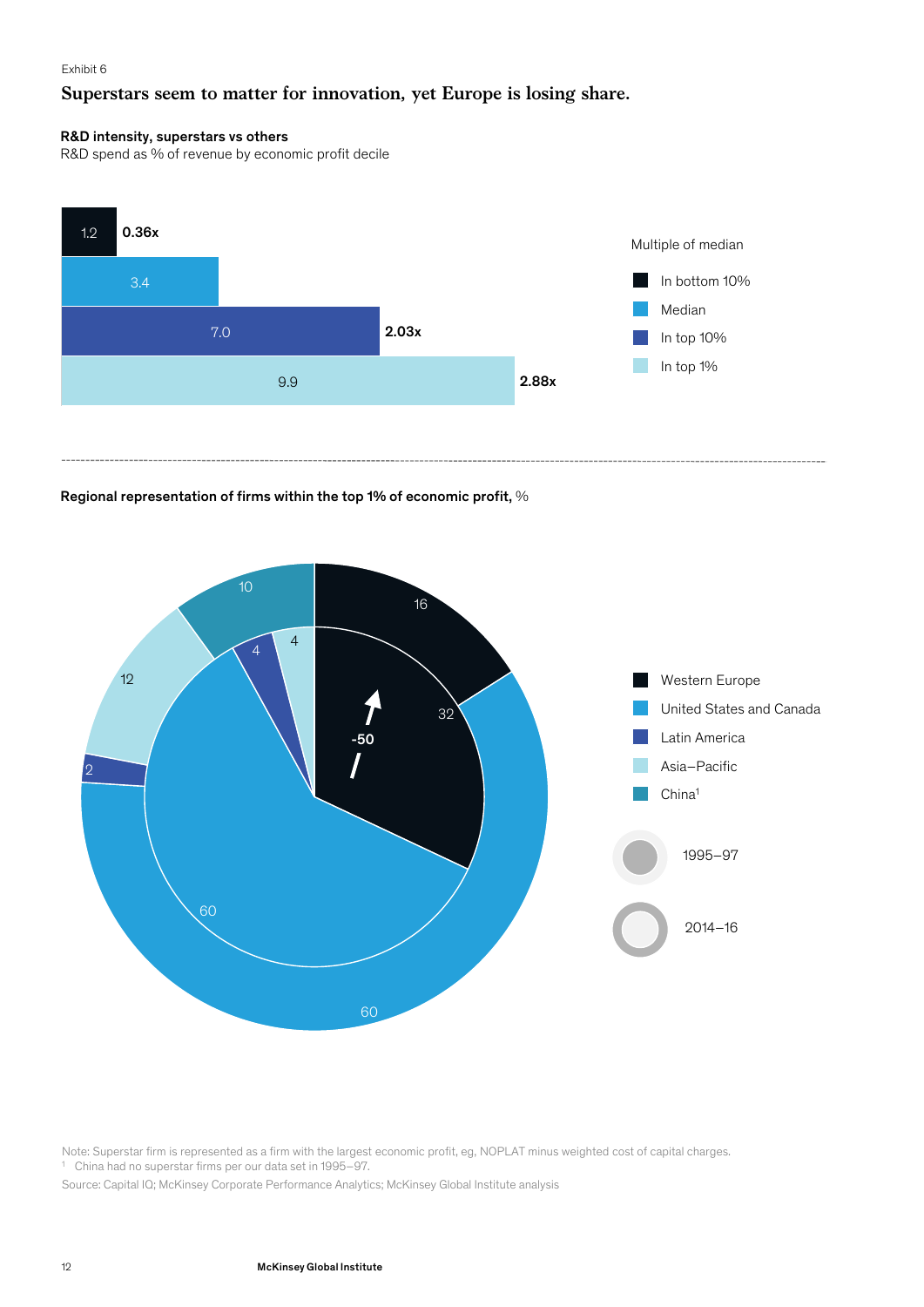#### Exhibit 7

#### **Europe's R&D giants are concentrated in the automotive industry.**

R&D spend by global top 250 R&D spenders, 2017–18



Source: IRI 2018 EU Industrial R&D investment scoreboard; McKinsey Global Institute analysis <sup>1</sup> China's share among top 250 research spenders per official reporting is below 1 percent in pharmaceuticals and biotechnology.

> as many unicorns as the United States, and none of the large internet platform companies.<sup>50</sup> Naturally, this impact can be felt in Europe: the largest US tech companies are consistently able to offer higher-than-average salaries in Europe, for example 1.5 times the market average in London in 2017.<sup>51</sup>

> Looking at China, the concentration of influence may even be higher. In China, just two companies, Tencent and Alibaba, backed 43 percent of all Asian unicorns as of summer 2018. Meanwhile, Tencent, Alibaba, and Baidu were collectively responsible for 42 percent of all Chinese venture capital in 2016.<sup>52</sup> About 20 percent of Chinese startups were founded by alumni of the three firms.<sup>53</sup>

<sup>50</sup> *Investment report 2018/2019: Retooling Europe's economy*, European Investment Bank, 2018; and *Notes from the AI frontier: Tackling Europe's gap in digital and AI*, McKinsey Global Institute, February 2019.

<sup>&</sup>lt;sup>51</sup> The state of European tech 2017, Atomico, December 2017.

<sup>52</sup> *China's digital economy: A leading global force*, McKinsey Global Institute, August 2017.

<sup>53</sup> *Digital China: Powering the economy to global competitiveness*, McKinsey Global Institute, December 2017.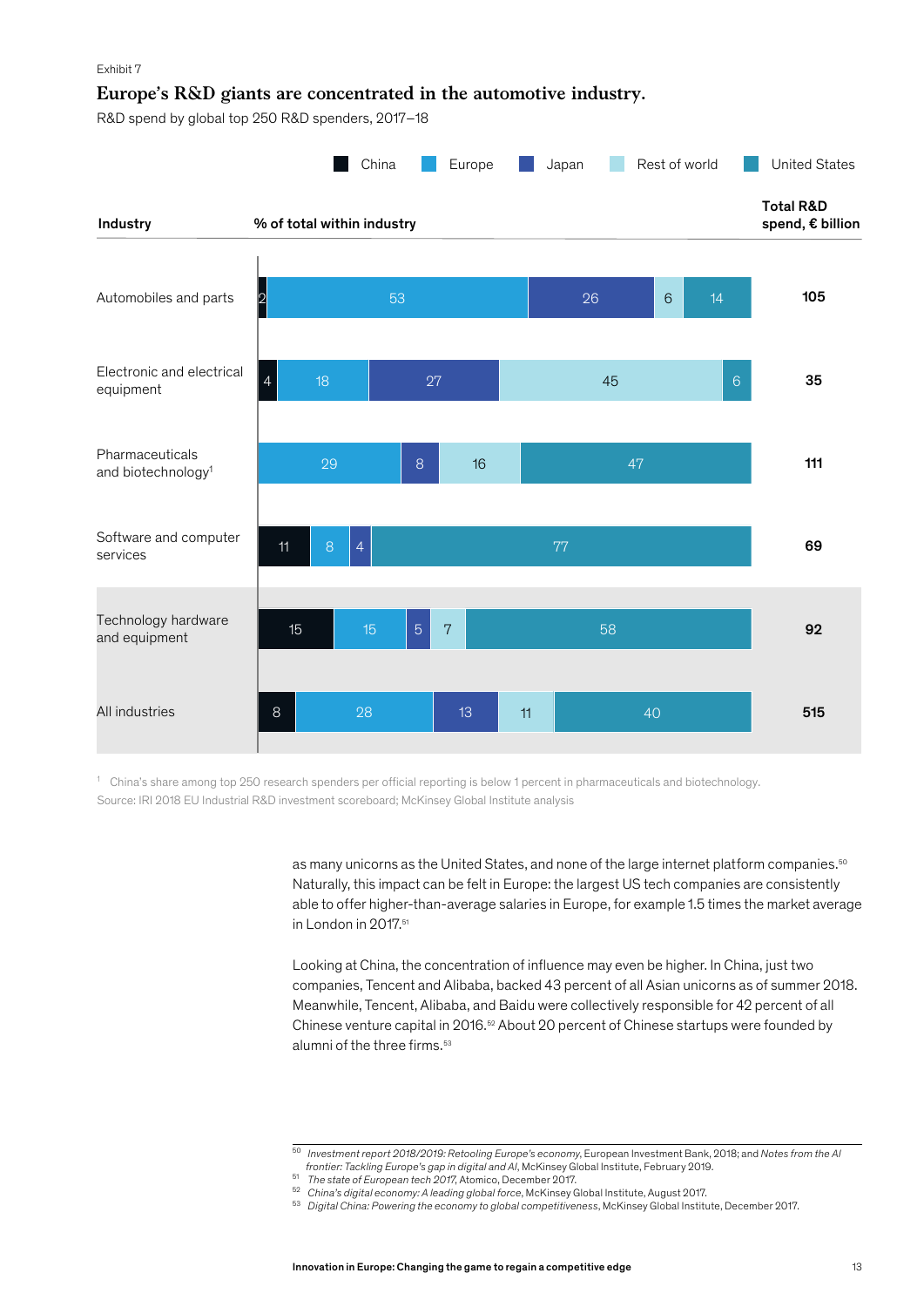Fragmentation seems to put Europe at a structural disadvantage. Large and more homogeneous markets in the United States and China ease fast scale-up and create instant demand from tech-enthusiastic consumers. Europe's national markets lack in size by comparison, making it difficult for new players to offer the same scale despite the European Union's efforts to create a Single Market.54 And Europe's governance structures, and in some cases their philosophy about industrial policy, make heavy public investment and intervention more challenging or slower than, for example, in China, where substantial, centralized government investment creates growth in strategic technologies and sectors. In the United States, a strong focus on innovation in public procurement fosters new technologies, for example through the Defense Advanced Research Projects Agency (DARPA).

<sup>54</sup> *Innovate Europe: Competing for global innovation leadership*, World Economic Forum in collaboration with McKinsey & Company, January 2019.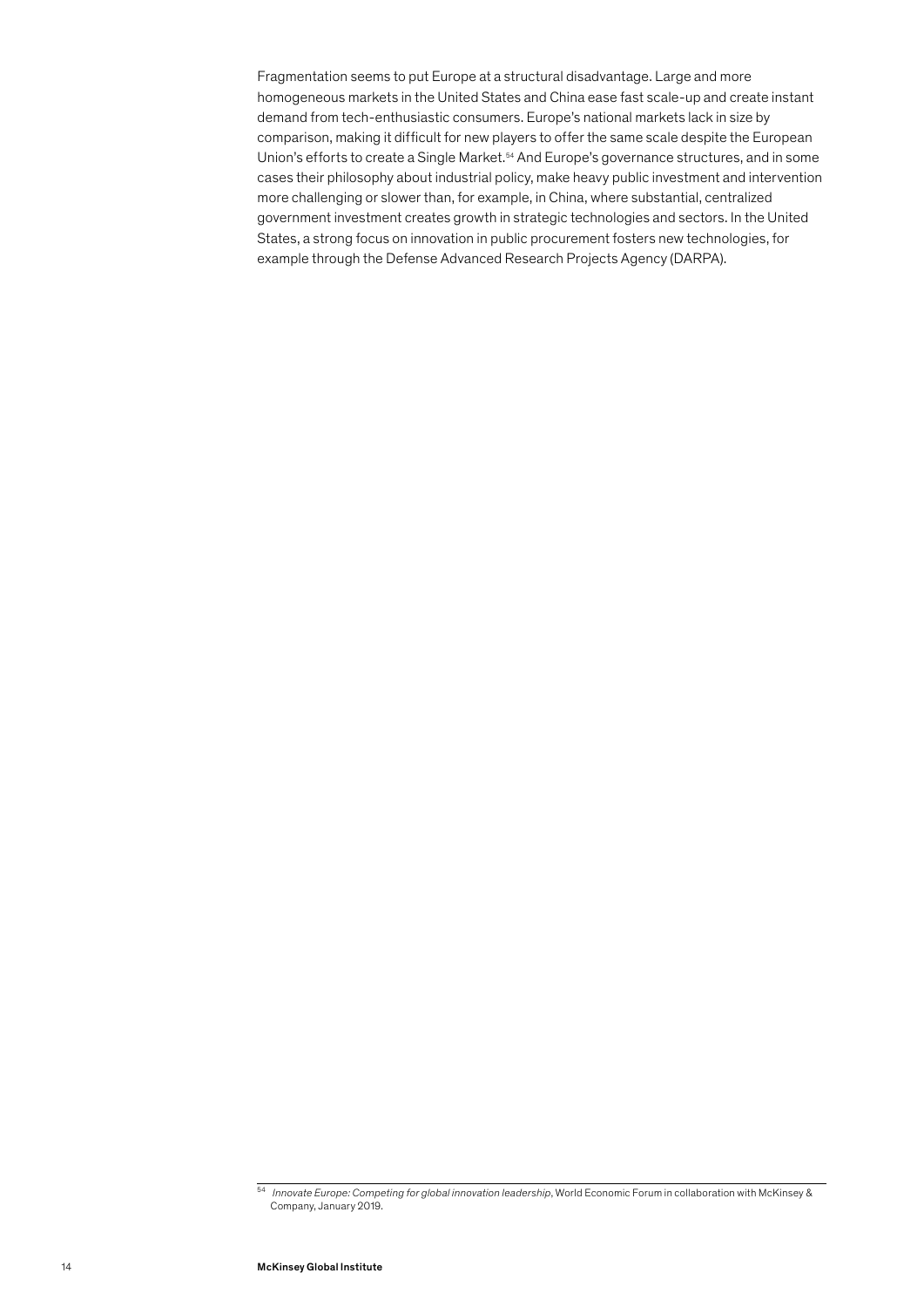## <span id="page-16-0"></span>**2. Five ways in which Europe could scale its game**

Europe continues to have a wide range of innovative companies and countries with a strong startup and entrepreneurial culture. Moreover, the European Union is devoting considerable energy and resources to defining a new comparative advantage in AI, in part linked to ethical and industry uses. It has also invested in areas such as quantum computing. Catching up with technology leaders and closing the productivity gap can be a slow process, however.<sup>55</sup>

While no silver bullet exists for Europe to address its structural scale disadvantages, we see five ways that play to Europe's strengths, capitalize on key trends, and change the rules of the game rather than (or in addition to) playing eternal catch-up on the well-known ingredients of innovation (Exhibit 8). The five themes outlined below are by no means exhaustive; we intend them to add a specific perspective to the many good ongoing initiatives as well as a growing body of research on how innovation policies need to change in a more digital context (see Box 1, "The European Union has launched a broad array of innovation initiatives").<sup>56</sup> A common feature of the five themes is that they can help Europe scale up, to meet the challenges of more pervasive innovation. Europe will also need to take a longer-term view of innovation, focusing on new areas including synthetic biology, genomics, and other advances, and examining the impact not just on GDP growth but also on welfare more broadly.<sup>57</sup>

#### **1. Europe can draw on its industrial strength to benefit from its scale and the diffusion of technologies across supply chains**

*Trend:* The next playing field of innovation will be more oriented to business-to-business (B2B) than business-to-consumer (B2C) enterprises, with many technological applications centered on diffusion across industries and supply chains.<sup>58</sup>

*Europe's strength:* While Europe has fewer superstar firms, the continent can build on its industrial prowess. European manufacturers are among the largest global innovators. For example, nine out of 16 beacons of technology and innovation in manufacturing identified by the World Economic Forum and McKinsey are located in Europe, while five are in China and only one is in the United States.<sup>59</sup> Europe also has an edge in B2B and digital in other large sectors such as healthcare and the financial industries. Stakeholders in Europe also have a history of collaborating and navigating the complexities of coordination and standard setting, as for example the automotive industry does with issues related to safety and connected driving.

*Potential paths forward:* Europe has room to scale industrial innovation policies and may orient itself on examples that are already working. First, Europe could build on its strong

<sup>55</sup> Dan Andrews, Chiara Criscuolo, and Peter N. Gal, *Frontier firms, technology diffusion and public policy: Micro evidence from OECD countries,* OECD 2015.

<sup>56</sup> *Digital innovation: Seizing policy opportunities,* OECD, 2019, [doi.org/10.1787/a298dc87-en](file:///C:\Users\Peter%20Gumbel\AppData\Local\Microsoft\Windows\INetCache\Content.Outlook\8ZRKYFBJ\doi.org\10.1787\a298dc87-en).

<sup>57</sup> *Tech for good: Smoothing disruption, improving well-being,* McKinsey Global Institute, May 2019. <sup>58</sup> *Globalization in transition: The future of trade and value chains,* McKinsey Global Institute, January 2019.

<sup>59</sup> Enno De Boer, Helena Leurent, and Adrian Widmer, *"Lighthouse" manufacturers lead the way—can the rest of the world keep up?,* McKinsey & Company, January 2019.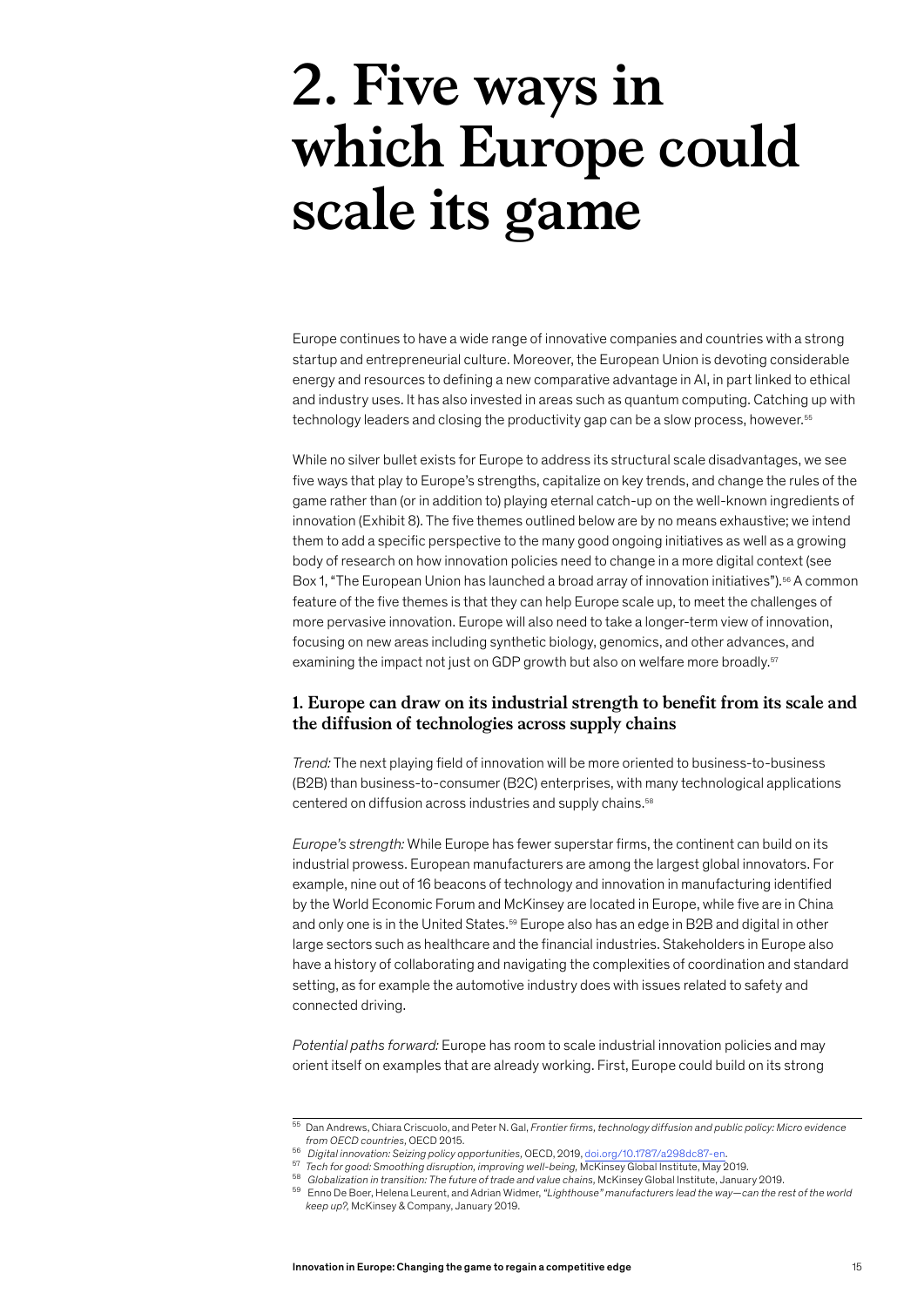#### Exhibit 8

#### **How Europe could play to its strengths, and change the rules of the game, despite fragmentation.**

| <b>Ways</b>                                            | Objective                                                                             | <b>Examples</b>                                                                                                                                                                                                                |
|--------------------------------------------------------|---------------------------------------------------------------------------------------|--------------------------------------------------------------------------------------------------------------------------------------------------------------------------------------------------------------------------------|
| Play to industrial<br>strengths                        | Innovate in<br>ecosystems around<br>Europe's superstars                               | • Foster cooperation across industry<br>boundaries (eg, automotive-telecom alliance)<br>• Regulatory sandboxes (eg, UK FCA)<br>• Industrial policy in critical fields like mobility<br>• Market access and investment policies |
| <b>Rethink data</b><br>◙~<br>and user access           | Level playing field,<br>protect citizen data,<br>and connect data<br>pools            | • Open government (and private) data and APIs<br>• Interfaces and rules for private data sharing<br>(eg, cross-industry platform Verimi)<br>• Open technology standards (eg, GSM)                                              |
| Create public<br>demand at scale                       | Leverage Europe's<br>substantial public<br>sector                                     | · Scale up digital government (eg, e-Estonia)<br>• Digital ID (eg, eIDAS)<br>• Public procurement rules and bundling<br>(eg, requirement to use BIM in public works)<br>• Publicly financed innovation scale-up fund           |
| Open innovation<br>and high-skill<br>immigration flows | <b>Connect ecosystems</b><br>and attract<br>international talent                      | • Collaborative and open innovation<br>(eg, Innovate UK, Cap Digital, Data 61)<br>• High-skill immigration pathways (eg, EURES)<br>• Startup compensation practices<br>(eg, taxation on stock options)                         |
| Leverage scale of<br>global firms                      | Derive as much value<br>and benefits as<br>possible from non-<br>European large firms | • Shift value creation to Europe (eg, Google<br>campuses in Warsaw and Madrid)                                                                                                                                                 |

Source: McKinsey Global Institute analysis

industrial companies and track record of collaboration to foster cooperation across industry boundaries and even among competing companies in the same industrial sectors. Examples set by the European Automotive and Telecoms Alliance, which includes telecom operators, vendors, car and truck manufacturers, and suppliers, may be only the beginning, as competitors in the automobile industry combine their research efforts and service offerings to achieve more scale in customer and data access.<sup>60</sup> Such efforts in other sectors could enable medium-size companies as well as small entrepreneurial firms and startups to pilot innovation at a large scale within existing industrial supply chains through platforms and to play a key role in generating radical innovation.<sup>61</sup> Similarly, a number of initiatives have been created, particularly in the Industry 4.0 context; for example, the Plattform Industrie 4.0 network promotes digitization in manufacturing in Germany.62 It remains to be seen whether a strong push toward collaborative networks for key technologies, such as AI, can be a way for Europe

 $\frac{60}{60}$  *Connected and automated driving EATA presents deployment roadmap, submits proposal for EU-wide project, press* release, GSMA, February 2017.

<sup>61</sup> For potential effects on SMEs, see Reinhilde Veugelers, "The role of SMEs in innovation in the EU: A case for policy intervention?," *Review of Business and Economics*, 2008, Volume LIII, Number 3.

<sup>62</sup> *Digital innovation: Seizing policy opportunities,* OECD, 2019, [doi.org/10.1787/a298dc87-en.](file:///C:\Users\Peter%20Gumbel\AppData\Local\Microsoft\Windows\INetCache\Content.Outlook\8ZRKYFBJ\doi.org\10.1787\a298dc87-en)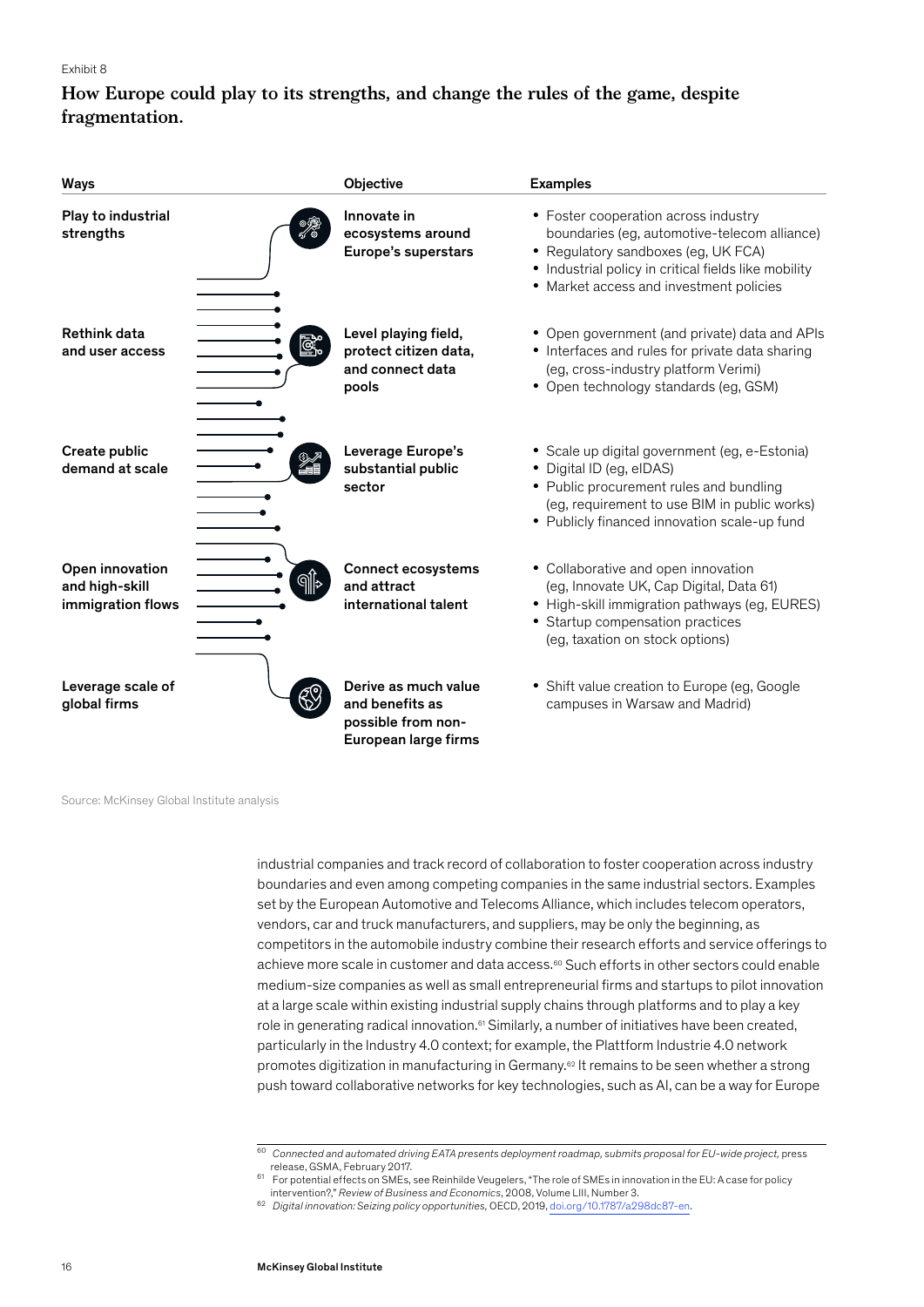#### Box 1. **The European Union has launched a broad array of innovation initiatives**

While most innovative support occurs at the level of member states, the European Union has actively supported innovation for many years and is currently accelerating its efforts, including with regard to critical trends such as the emergence of new frontier technologies, sustainability, and social inclusiveness. The EU has promoted greater access for consumers and businesses to online goods and services, in efforts aimed at raising the growth potential of the digital economy and building ecosystems in which digital networks and services can flourish. The DG CONNECT (Directorate-General for Communications Networks, Content and Technology) has crossed several milestones on the way toward completion of the Digital Single Market. These include regulations to address unjustified geo-blocking, the end of roaming charges, and the establishment of a 5G infrastructure association.<sup>1</sup> Other initiatives to spur innovation include, for example:

- Funding commitments, notably Horizon Europe, which set aside a total budget of €100 billion for digital between 2021 and 2027 under the next multiannual financial framework. This includes a number of initiatives such as support for small and medium-size enterprises, for example, via digital innovation hubs. It also includes technology programs such as the strategy for key enabling technologies; a commitment of €20 billion annually for AI; a European cloud initiative for sharing scientific data and improving open access; and a quantum technologies flagship initiative.
- Forming a High-Level Expert Group on AI, which convened cross-sector experts to create recommendations on policy development and on ethical, legal, and societal issues related to AI. The Expert Group published a list of seven key requirements that AI systems should meet to be considered trustworthy. Building on these requirements, the group put forward 33 recommendations that can guide "Trustworthy AI" toward sustainability, growth, and competitiveness, as well as inclusion. An example of these

recommendations is the creation of an EU "How to" guide on legal, business, and technical aspects of data sharing that can be used when considering and preparing data transfers between companies.<sup>2</sup>

- Creating the European High-Performance Computing Joint Undertaking (EuroHPC) to pool EU and participating countries' resources to build a worldclass supercomputing and data infrastructure and a competitive innovation ecosystem in relevant technologies and applications.3 The EuroHPC allocated €1 billion to help Europe achieve innovation and commercialization at scale for AI and other computing-intensive applications, contributing to efforts to overcome fragmentation in this domain. In June 2019, the EuroHPC announced that the eight supercomputing centers would be in Sofia (Bulgaria), Ostrava (Czech Republic), Kajaani (Finland), Bologna (Italy), Bissen (Luxembourg), Minho (Portugal), Maribor (Slovenia), and Barcelona (Spain).
- Sector-specific initiatives, like digital healthcare including smart hospitals (digital health infrastructure), health records, and patient empowerment (medical equipment and devices).
- Complementary ethical and social initiatives, and a commitment of €27 billion by 2020 by the European Social Fund toward reskilling (partially related to digital).
- Monitoring tools like the European innovation scoreboard and the Digital Economy and Society Index, and innovation policy research like the EU's Science, Research, and Innovation Performance. These tools track innovation metrics, such as scientific co-publications and business R&D expenditure, both on a country-by-country basis, as well as from an EU-wide innovation trend perspective.4

<sup>1</sup> *Annual activity report 2017*, European Commission, DG Communications, Networks, Content and Technology, [https://ec.europa.eu/info/sites/info/files/](https://ec.europa.eu/info/sites/info/files/file_import/cnect_aar_2017_final.pdf) file\_import/cnect\_aar\_2017\_final.pd

<sup>2</sup> *Guidance on sharing private sector data in the European data economy*, European Commission, staff working document, April 25, 2018, [https://ec.europa.](https://ec.europa.eu/digital-single-market/en/news/staff-working-document-guidance-sharing-private-sector-data-european-data-economy) [eu/digital-single-market/en/news/staff-working-document-guidance-sharing-private-sector-data-european-data-economy.](https://ec.europa.eu/digital-single-market/en/news/staff-working-document-guidance-sharing-private-sector-data-european-data-economy)<br>The European high-performance computing joint undertaking EuroHPC, European Commission, https://ec.europa.

[joint-undertaking.](https://ec.europa.eu/digital-single-market/en/eurohpc-joint-undertaking) <sup>4</sup> *Monitoring innovation*, European Commission, [https://ec.europa.eu/growth/industry/innovation/facts-figures\\_en](https://ec.europa.eu/growth/industry/innovation/facts-figures_en).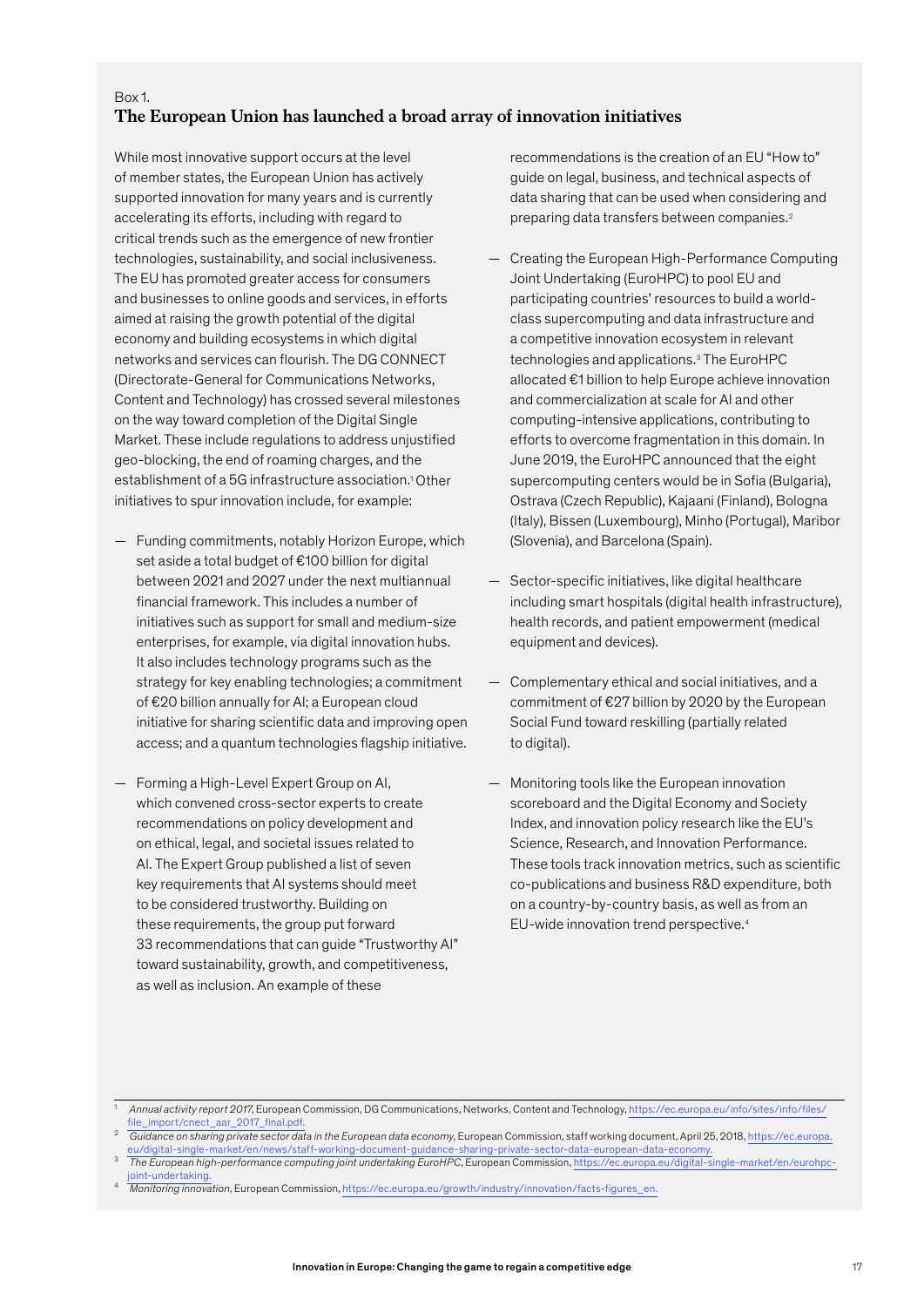<span id="page-19-0"></span>to leverage its different geographical strengths. A similar idea has emerged recently in the Franco-German manifesto for a European Industrial Policy, issued by the two countries' ministries for economic affairs.<sup>63</sup>

Second, Europe could create dedicated, coordinated testing areas—so-called sandboxes for key technologies. Local geographies could pick technologies and create safe spaces in which businesses can test innovations on a temporary and geographically limited basis. Sandboxes could help innovative firms cope with regulatory obligations in real-life situations and enter a dialogue with regulators. This has been demonstrated, for example, in the United Kingdom, where the Financial Conduct Authority, the country's financial regulator, established a safe environment for fintech startups to test products and services—including online platforms, biometrics, and distributed ledger technology (blockchain)—before widely launching them on the market. Subsequently, 90 percent of firms that participated progressed to a wider market launch.<sup>64</sup>

Third, Europe could devise industrial policy specifically targeted at sustaining or establishing a lead in critical fields where it is strong, such as mobility.

Last, and most controversially, the European Union could enable the formation of large European players in many sectors. Clearly, efforts to complete the Single Market will be welcome and will help in that regard, notably in sectors like telecommunications and banking that are still relatively fragmented geographically. Europe could also review market access, subsidies, and investment policies globally where foreign players may have an edge.<sup>65</sup> Less clear are relaxations of antitrust policies or even active formation of European champions like Airbus, which may seem like an obvious response but may come with many undesired consequences for competition and competitiveness.

#### **2. Europe can rethink data and user access and standards to level the playing field, protect citizens' data, and connect data pools**

*Trend:* As large internet platforms continue to push into more industries, based on platformbased business models and data, and to leverage their network scale to expand into new technologies such as AI, demands to raise standards for data protection and privacy are increasing. Recent regulatory steps by European agencies—lately by Germany's federal cartel office against Facebook—illustrate this.66 Data access is as critical to ensure that new ecosystems can thrive. In fact, the value of a network is increasing at the square of its size; finding ways to achieve more access to data to boost size thus has a disproportionately large effect. Conversely, breaking network effects, as is sometimes suggested in relation to global networks, can be very harmful to ecosystems as well as to the companies that orchestrate them.

*Europe's strength:* Europe is already considered a leading actor on data governance and privacy protection, with the 2018 General Data Protection Regulation (GDPR) and, most recently, legislation on the free flow of data. The effect of these regulations is starting to show. The financial impact of GDPR on Fortune 500 companies has been estimated at about \$9 billion.<sup>67</sup> US tech giants, mindful of the fragmentation of rules across US states, are beginning to demand similar regulation in their home country.<sup>68</sup> Europe also has a large base of digital citizens.

<sup>&</sup>lt;sup>63</sup> See for example, *A Franco-German manifesto for a European industrial policy fit for the 21st century, Bundesministerium<br>für Wirtschaft und Energie, February 19, 2019.* 

für Wirtschaft und Energie, February 19, 2019. 64 Sue McLean, *FCA's regulatory sandbox—Lessons learnt,* Mondaq, November 7, 2017.

<sup>65</sup> Georgios Petropoulos and Guntram Wolff, "Red herring & black swan: European champions?," *Berlin Policy Journal*, February 2019.

<sup>66</sup> Emily Dreyfuss, "German regulators just outlawed Facebook's whole business model," *Wired*, February 7, 2019.

<sup>&</sup>lt;sup>67</sup> Chris Albers Denhart, "New European Union data law GDPR impacts are felt by largest companies: Google, Facebook," *Forbes*, May 2018.

<sup>68</sup> Alanna Foster, "Tech giants urge US to adopt GDPR laws," IBC.org, February 2019.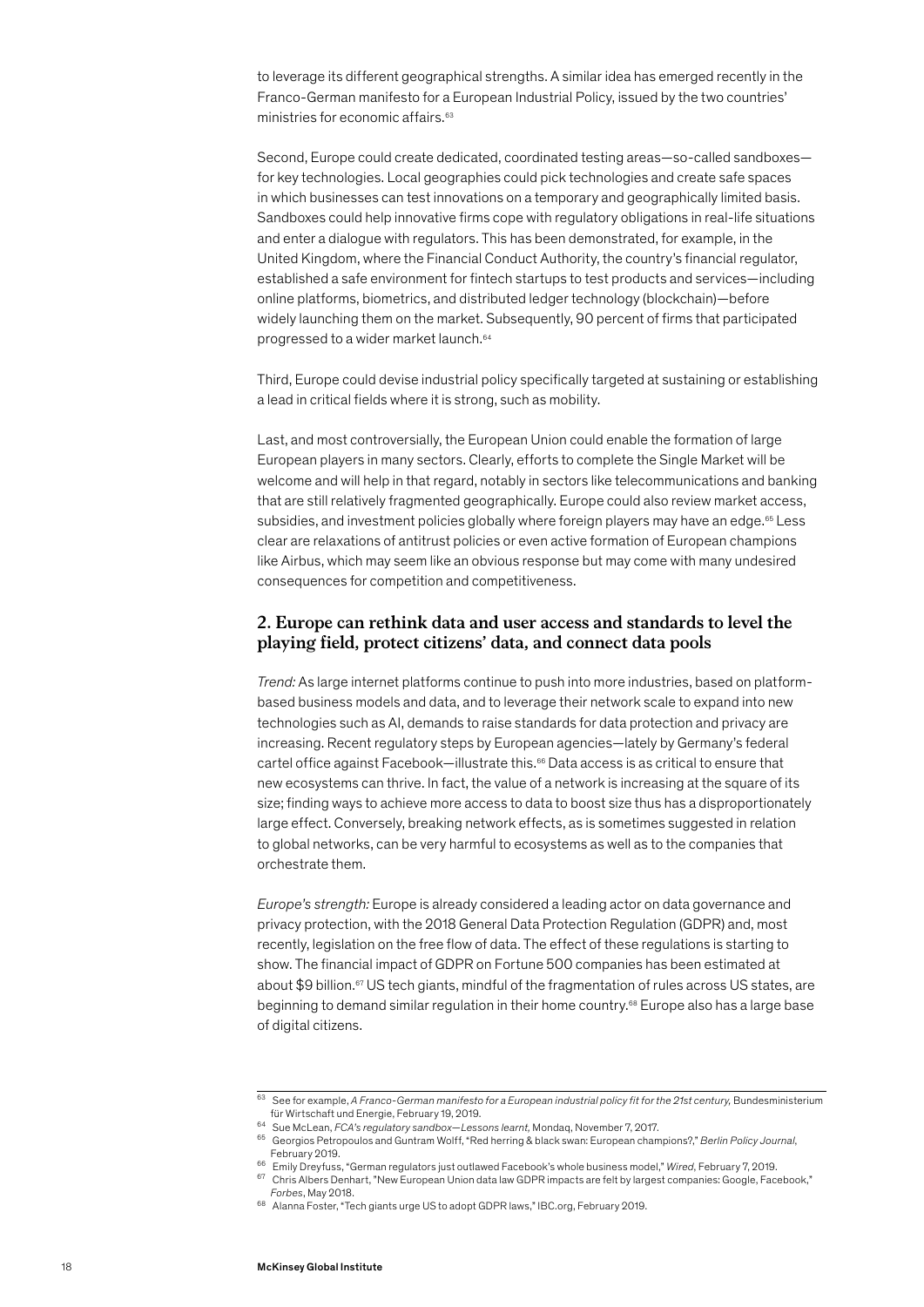<span id="page-20-0"></span>*Potential paths forward:* Europe could aim to enable secure access for innovators to data pools they do not own and create scale around common standards. Among the options could be to open access to government data in certain strategic sectors, for example transportation, where relevant to smart cities and transport, or in healthcare, where tangible benefits such as increased drug effectiveness could result.<sup>69</sup> Implemented in a smart way, such initiatives could not only give companies and research institutions access to anonymized data, but also enable citizens to increase control over what data are captured and how they can or cannot be used, when, and by whom. A concrete ambition could be to make government data accessible via standardized interfaces (APIs) to public research institutions within the next three years, before extending the initiative to traditional businesses. The Berlin-based privately funded cross-industry platform Verimi could serve as an example for a data alliance.<sup>70</sup> A digital identity provides easy access for users to visit websites and use other services without the need to enter personal data every time. Instead, they can decide which data they share with whom and manage it transparently. Government-driven examples exist as well, for example in Belgium, Estonia, Finland, and Spain.<sup>71</sup>

More radical options could include standardized interfaces and potential regulations to access private firm**–**held data, changing the way ownership and location of data are treated. This could help smaller companies use data for the creation of innovative services and thus benefit citizens. At the same time, it could also have severe consequences, including reduced transparency about the kind of data that are used and combined. Such a move could potentially invalidate existing business models; it requires further testing and experimentation.

Finally, Europe should continue to promote open technology standards building on a legacy of successful standard setting, for example in GSM. Industry 4.0 is an example of a German government initiative to create a coherent policy framework to maintain Germany's industrial competitiveness.72 Continuing this type of involvement in next generation technology will help European innovation and competitiveness.

#### **3. Europe can use its substantial public-sector procurement scale to propel innovation of digital goods and services**

*Trend:* We are moving toward a world characterized by shifting geopolitics, including the rise of China, India, and other emerging economies and by disruption through the rapid spread of digital technologies.73 The growing challenges to globalization and changes to social contracts, at least in some countries, seem to signal a need for more economic interventionism. China, for example, has seen massive investment and targeted championing of technologies by the government, for example in AI.74

*Europe's strength:* In this context, Europe's large public sector, often seen as a weakness, could be turned into a strength. Europe's procurement spending on public services and products amounts to 14 percent of its GDP annually, equal to about €2 trillion. If leveraged well, smart intervention, coupled with large budgets turned toward innovation, could have significant impact.

<sup>69</sup> *Open data: Unlocking innovation and performance with liquid information*, McKinsey Global Institute, October 2013. [verimi.de/en.](file:///C:\Users\Peter%20Gumbel\AppData\Local\Microsoft\Windows\INetCache\Content.Outlook\8ZRKYFBJ\verimi.de\en)

<sup>71</sup> Project DECODE is funded by the European Commission and runs pilots in Amsterdam and Barcelona to determine how citizens could best be provided with a digital interface to control their data, [decodeproject.eu/what-decode.](file:///C:\Users\Peter%20Gumbel\AppData\Local\Microsoft\Windows\INetCache\Content.Outlook\8ZRKYFBJ\decodeproject.eu\what-decode) MyData.org is a civil society initiative endorsed by the Finnish and Estonian governments that gives citizens more control over their data. *Who are we*, MyData, 2018.

<sup>72</sup> [http://www.europarl.europa.eu/RegData/etudes/STUD/2016/570007/IPOL\\_STU\(2016\)570007\\_EN.pdf](http://www.europarl.europa.eu/RegData/etudes/STUD/2016/570007/IPOL_STU(2016)570007_EN.pdf).

<sup>73</sup> *Germany: Industrie 4.0,* European Commission, Digital Transformation Monitor, January 2017; *Navigating a world of disruption,* McKinsey Global Institute, January 2019.

<sup>74</sup> *Kai-Fu Lee's perspectives on two global leaders in artificial intelligence: China and the United States*, McKinsey Global Institute, June 2018.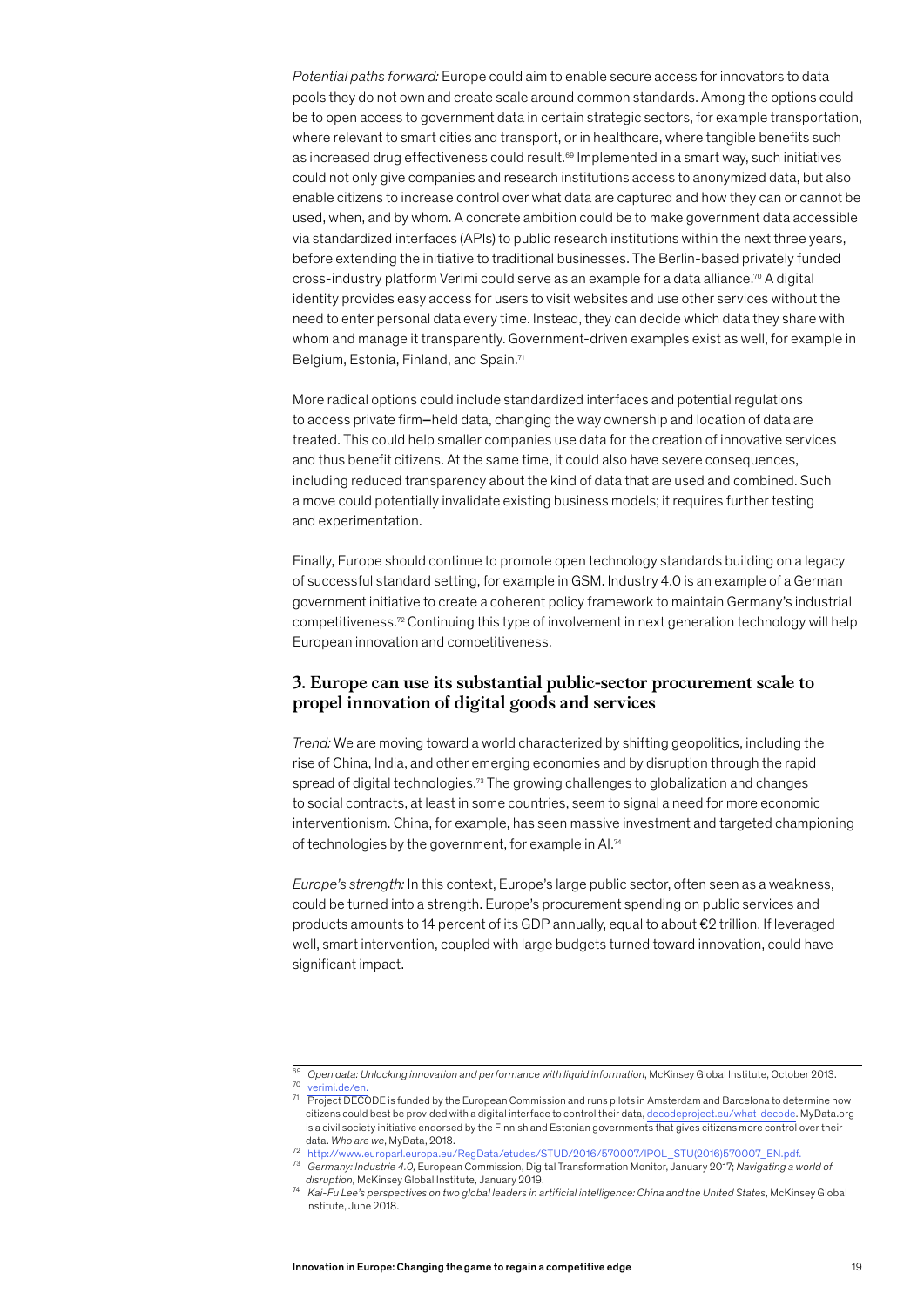<span id="page-21-0"></span>*Potential paths forward:* To leverage the public sector more fully, Europe could first rapidly scale up digital government, as Estonia has done with e-Estonia and its advanced digital government backbone, and drive European convergence on standards and open interfaces. This would require a mind-set shift away from national steering and toward a coordinated European and open innovation–focused approach. In some ways, transformation of European governments has already begun: five of the ten leading countries in e-government are from Europe, according to the United Nations.<sup>75</sup> Digital ID systems, specifically, enable individuals to unlock value and benefit as they interact with firms, governments, and other individuals in six roles: as consumers, workers, microenterprises, taxpayers and beneficiaries, civically engaged individuals, and owners. Individuals benefit most as consumers from wider access to services, and as taxpayers and beneficiaries from time saved interacting with government.<sup>76</sup> Examples already underway that could provide some of the technical basis needed for digital innovation in cross-border services include the European electronic Identification, Authentication and Trust Services (eIDAS) initiative, which aims to enable secure transactions between citizens, government agencies, and businesses. In the Netherlands, it has already triggered a large-scale cross-border digital ID project, connecting 200 public services in about 100 municipalities that can be accessed with nationally issued e-IDs from 32 countries. As a result, private businesses are beginning to offer digital IDs to simplify log-in and transactions for customers.

Second, European public procurement spending could create significant scale of innovation demand if coupled with innovation components—encouraged by incentives or even mandatory—for example in sectors such as in healthcare, education, and public works. In some instances, this is already happening: many governments are starting to mandate use of Building Information Modeling for public construction projects.

Third, enhancing public investment in research, innovation, and other intangible assets could help bridge Europe's current investment gap compared to other economies. This may require rethinking the funding of breakthrough innovation. In addition to paving the way for institutional investors, such as pension funds, the option of creating a publicly financed European innovation scale-up fund to provide financing at scale for key competitive sectors could be explored, with the aim of eliminating the 2018 overall research gap of about €75 billion with the United States.<sup>77</sup> In addition, Europe could raise its ambition on public funding of university-based and basic research to match US Ivy League schools.

#### **4. Europe can try to compensate for fragmentation with openness and connectedness, including by altering high-skill immigration flows and connecting local ecosystems**

*Trend:* In a digital world, collaboration as well as global flows of data, knowledge, and people are becoming increasingly important and creating spillover effects. From 2005 to 2016, the volume of data flows, measured in terabits per second, grew by a factor of 45, reaching an estimated 400 terabits per second. In same period, the traditional value flows of physical goods and services barely managed to grow at the pace of worldwide nominal GDP.78

Focusing on people flows, migration has become the primary driver of worldwide population and labor-force growth in many developed regions, while skills are short.<sup>79</sup> In Europe, demographic change and a lack of high-skill laborhave created a situation in which businesses struggle to find people with the skills they need.<sup>80</sup> Executives cite lack of skills

<sup>75</sup> United Nations E-Government Survey 2018.

<sup>76</sup> *Digital identification: A key to inclusive growth*, McKinsey Global Institute, January 2019.

<sup>77</sup> *Innovate Europe: Competing for global innovation leadership,* World Economic Forum in collaboration with McKinsey & Company, January 2019.

<sup>78</sup> *[Digital globalization: The new era of global flows](http://www.mckinsey.com/business-functions/digital-mckinsey/our-insights/digital-globalization-the-new-era-of-global-flows)*, McKinsey Global Institute, 2016.

<sup>79</sup> *People on the move: Global migration's impact and opportunity*, McKinsey Global Institute, December 2016.

<sup>80</sup> We define high-skill labor as professionals with a university or university-equivalent education.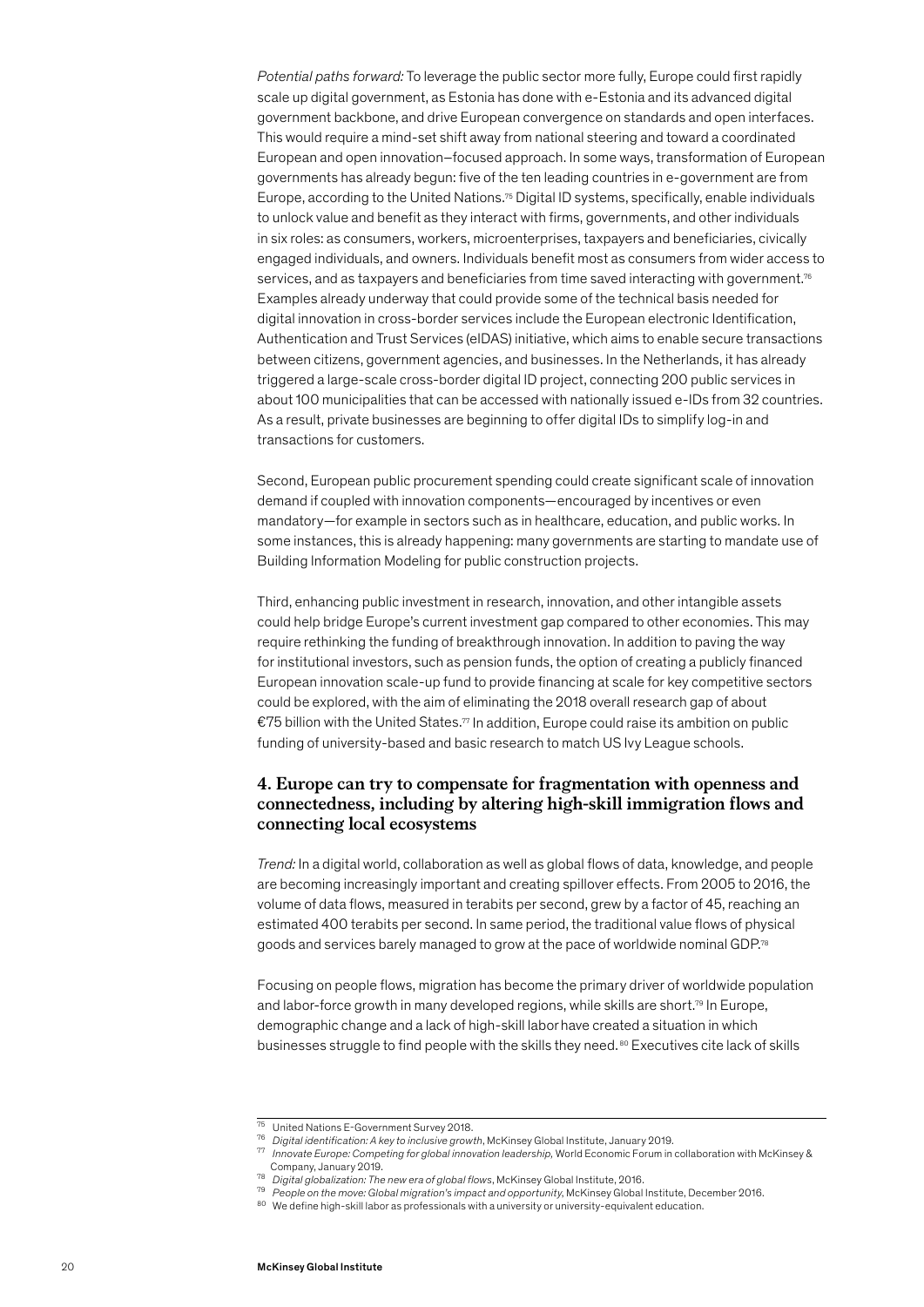as the number-one obstacle to investing more in R&D and digitization.<sup>81</sup> In Germany, about 50 percent of medium-size and large businesses say they have difficulties filling jobs, which is ten percentage points above the global average. In Eastern European countries, this situation can be even more acute; in Bulgaria, Greece, and Hungary, about 60 percent of companies struggle to find adequate employees.<sup>82</sup> High-skill labor may be a particular challenge for Europe. Just over one in four (25.4 percent) immigrants coming to the European Union has a high-level education, compared to 35.6 percent of the immigrants to other Organisation for Economic Co-operation and Development (OECD) countries.<sup>83</sup> Europe continues to lose international students after graduation.<sup>84</sup> In tech, more than 50 percent of immigrants to Europe came from either the United States or India in 2018, and 28 percent of founders or employees of European tech startups worked outside of their home country.<sup>85</sup> However, this compares to Silicon Valley's share of foreign-born STEM workers, which was 58 percent in 2015, the highest among the innovation regions.<sup>86</sup> At the country level, we found that 90 percent of the economic boost generated by migrants in 2015 occurred within just 25 destinations, 12 of them in Western Europe.<sup>87</sup> Migrants contribute disproportionately to new business formation, innovation, and job creation.88

*Europe's strength:* Europe has a history of collaboration across borders, including in EU framework research. Europe has focused on connecting clusters of successful industries, including digital, to achieve joint projects and investments. The ESCP has created networks to help clusters identify and implement collaborative innovation opportunities.

In people flows, Europe is showing clear signs of improvement in its competitive position for talent. Almost half of the workforce in tech hubs like Berlin and London has come from abroad, and European startup founders reporting on employee candidates' willingness to relocate to a new country indicate that Europe is gaining in attractiveness.<sup>89</sup> Location decisions are often driven by factors such as wages and public spending, but also by visa requirements, overall quality of life, and political factors, where Europe holds a competitive edge.<sup>90</sup>

*Potential paths forward:* Europe could try to further strengthen collaborative and open innovation. Approaches include networks like Innovate UK, cluster formation like Cap Digital in France, and collaborative research and innovation centers like the EU Science Hub in Australia.91 To further connect different clusters and leverage the strengths of networking, the European Strategic Cluster Partnerships (ESCP) recommends leveraging a "triple helix model" of innovation.92 This model asserts that innovation can be amplified if intermediaries connect and organize universities, industries, and governments to achieve a common goal.<sup>93</sup> Facilitating the connections among these three stakeholders can open innovation within Europe. An example is TasLab in Trento, Italy, where the local and regional government developed a cooperation cluster strategy with the goal of creating advanced innovation infrastructure. They also created four large-scale open data projects, opened e-government portals, and invested in infrastructure for businesses and citizens (primarily information and

<sup>81</sup> *Investment report 2018/2019: Retooling Europe's economy*, European Investment Bank, 2018.

<sup>82</sup> *Talent shortage survey*, Manpower Group, 2016/2017.

<sup>83</sup> *Briefing: EU legislation in progress: Revision of the Blue Card directive,* European Parliament, 2017.

<sup>84</sup> Martina Burmann et al., *Highly skilled labour migration in Europe*, ifo DICE Report*,* Volume 16, Number 1, Spring 2018. <sup>85</sup> *The state of European tech 2018,* Atomico, December 2018.

<sup>86</sup> The analysis is based on data from the US Census Bureau; *2017 report: A dashboard and policy scorecard for a shared* 

*agenda of prosperity and opportunity*, Silicon Valley Competitiveness and Innovation Project, February 2017.

<sup>87</sup> *People on the move: Global migration's impact and opportunity*, McKinsey Global Institute, December 2016. 88 Ibid.

<sup>89</sup> Willingness to move has increased generally, indicated by the fact that more candidates are also willing to leave their country. *The state of European tech 2018*, Atomico, December 2018.

<sup>90</sup> Hector Cebolla-Boado and Maria Miyar-Busto, *What attracts highly skilled migration to Europe?*, Temper Working Paper Series, working paper number 9, 2017.

<sup>91</sup> *Digital innovation: Seizing policy opportunities,* OECD, 2019, [doi.org/10.1787/a298dc87-en](file:///C:\Users\Peter%20Gumbel\AppData\Local\Microsoft\Windows\INetCache\Content.Outlook\8ZRKYFBJ\doi.org\10.1787\a298dc87-en).

<sup>92</sup> *Smart guide for European strategic cluster partnerships*, European Observatory for Clusters and Industrial Change, 2019, https://www.clustercollaboration.eu/sites/default/files/news\_attachment/smart\_guide\_for\_european\_strategic\_ cluster\_partnerships.pdf.

<sup>93</sup> Henry Etzkowitz and Loet Leydesdorff, *The triple helix—university-industry-government relations: A laboratory for knowledge based economic development*, EASST Review, Volume 14, Number 1, January 1995, https://papers.ssrn.com/ abstract=2480085.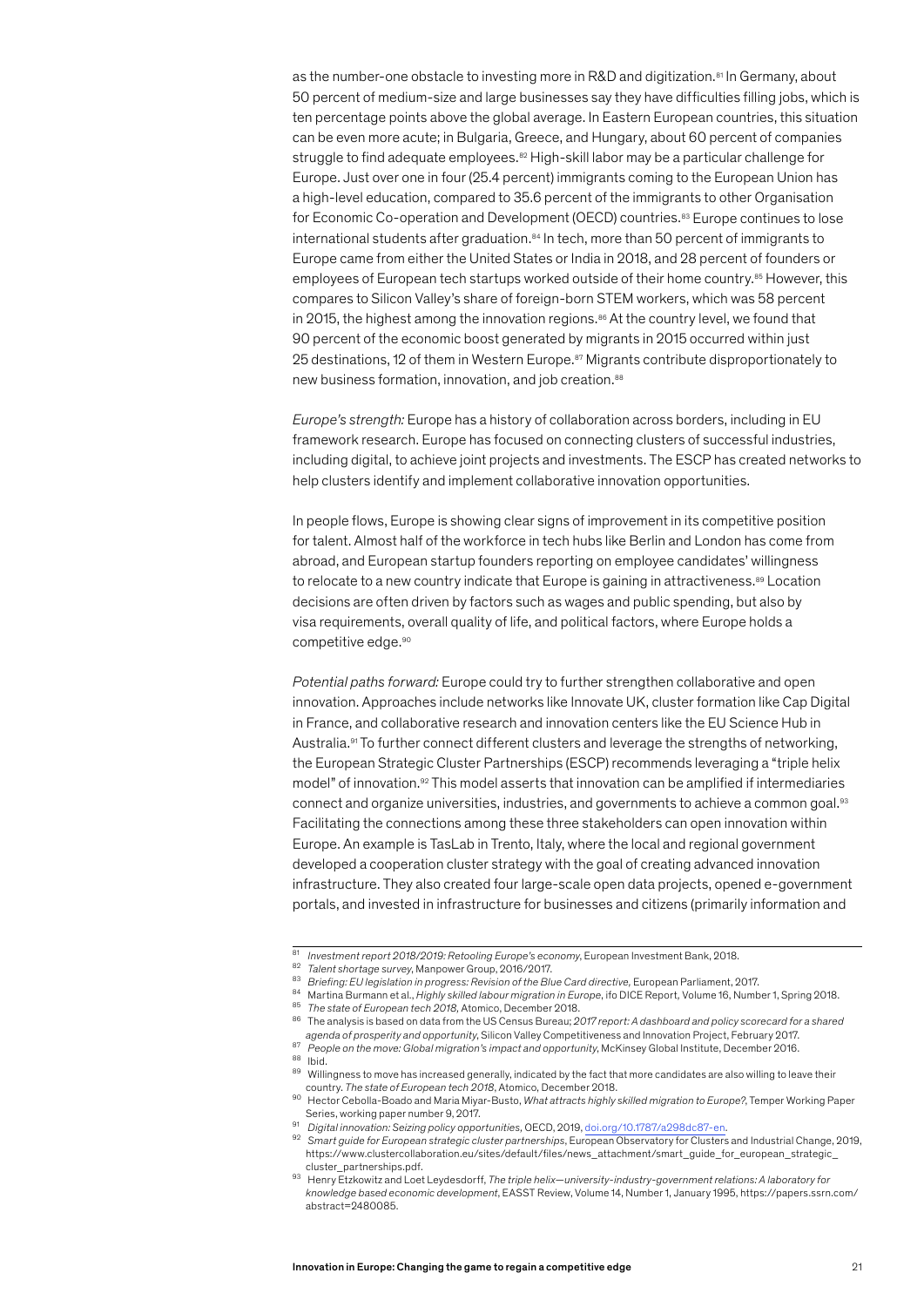<span id="page-23-0"></span>communications technology). The TasLab cluster has attracted more than 800 world-class researchers and leading businesses such as IBM, Nokia, and Siemens.94

In talent, specifically, Europe could try to leverage its strengths, as well as the geopolitical climate currently geared toward preventing immigration to change flows of high-skill migrants in its favor. First, this could include encouraging the return of Europeans who work abroad. While there is currently no EU-wide program to encourage expats to return to Europe after having worked in another country for some time, such an initiative could be valuable.<sup>95</sup>

Second, international talent could be attracted by creating better pathways for high-skill professionals. For example, opportunities in Europe could be better promoted by leveraging social media. EURES, the European portal for job mobility, already runs a website listing job vacancies and is active on social media platforms.96 It could be expanded to target non-European citizens. Europe could further ease the recognition of skills and standardize visa procedures across European countries.

Third, the EU could address compensation practices for startups by changing taxation on stock options. Currently, startup employees in the United States have twice as much upside exposure as their European peers.97 Europe could enable workers to participate more fully in the success of their companies by simplifying the rules and taxation framework for stock option remuneration through a common framework, thereby improving the risk-reward profile for startup employees. Startups in countries such as Germany and Spain report that current taxation schemes make it difficult to set up stock option schemes.

#### **5. Europe can leverage the scale of global firms to its benefit**

Regardless of whether Europe succeeds in changing the terms in its favor in a scale-matters world, it could ensure that it derives as much value and benefits from large non-European firms as possible.

*Trend:* Large Chinese firms are increasingly able to rival their US counterparts, and the competitive economic and geopolitical climate seems to be toughening. Global innovation value chains have started regionalizing, given their need to closely integrate many suppliers for just-in-time sequencing, as well as trade conflicts, threats of tariffs, and rising uncertainty. This trend could accelerate in other value chains as automation reduces the importance of labor cost arbitrage and increases the importance of speed to market in company decisions about where to produce goods.98 This could mean that non-European firms will have to increase their presence in Europe.

*Europe's strength:* Europe can be considered a traditionally open economy, exhibiting a trade surplus with the rest of the world and being an important target for foreign direct investment. For example, China's Tencent acquired a 5 percent stake in Ubisoft, Europe's largest video game company, for \$450 million in March 2018. In turn, Ubisoft obtains access to the Chinese market through a strategic partnership with Tencent, which could help it scale.

*Potential paths forward:* One of Europe's priorities could be to ensure not only that its citizens continue to enjoy the benefits of services delivered by non-European companies, but that these companies also create more Europe-based employment, innovation, customer value, and tax income. Debates about shifting the tax regime more toward consumption and usage are already contentious, but even more value could be created in the long run from ensuring

<sup>94</sup> *Trento: Building on past achievements*, Digital Transformation Monitor, European Commission, January 2017, [https://](https://ec.europa.eu/growth/tools-databases/dem/monitor/sites/default/files/DTM_Trento%20v1.pdf) [ec.europa.eu/growth/tools-databases/dem/monitor/sites/default/files/DTM\\_Trento%20v1.pdf](https://ec.europa.eu/growth/tools-databases/dem/monitor/sites/default/files/DTM_Trento%20v1.pdf).

<sup>95</sup> Jonkers Koen, *A comparative study of return migration policies targeting the highly skilled in four major sending countries*, 2008.

<sup>96</sup> EURES: The European job mobility portal, European Commission, ec.europa.eu/eures/public/homepage.

<sup>97</sup> *Rewarding talent: A guide to stock options for European entrepreneurs,* Index Ventures, December 2018.

<sup>98</sup> *Globalization in transition: The future of trade and value chains,* McKinsey Global Institute, January 2019.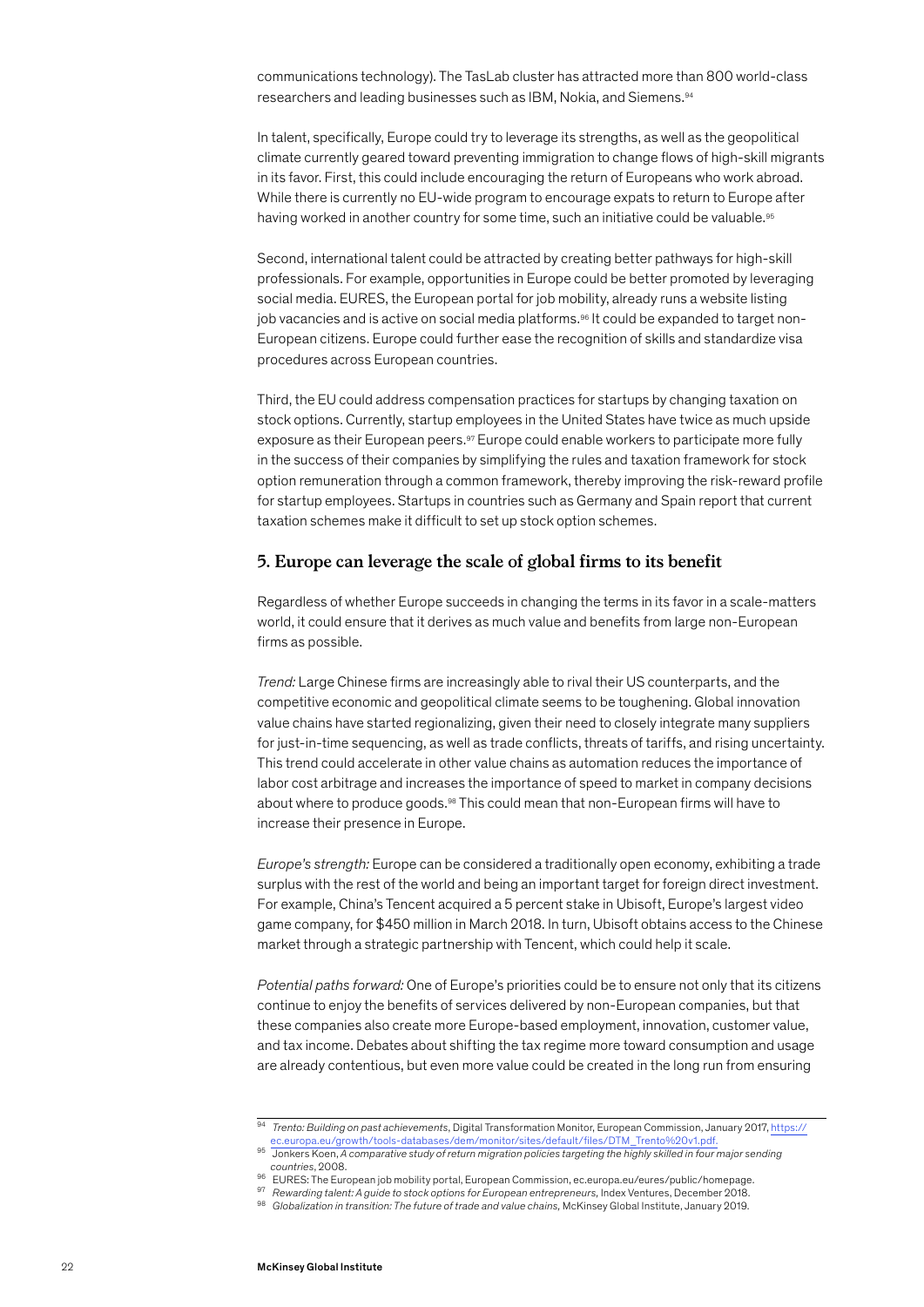that actual innovative activity moves to Europe. Europe could create a level playing field for US and Chinese firms to compete effectively on European grounds and could further leverage the positive impact on innovation ecosystems through alumni of tech companies.

To this end, Europe could engage in identifying key challenges that keep companies from shifting more value creation to Europe and respond with corresponding measures or incentive programs. Benefits would need to be carefully weighed against risks, beginning with potential loss of intellectual property. Another possible consequence is stronger foreign influence in democratic societies, for example through the power to command attention, communicate news, or influence people's votes. Geopolitical considerations would be in play, because many modern tech solutions can serve a dual purpose of both civilian goals and military applications, meaning location of service creation, provision, and, ultimately, ownership may matter. <sup>99</sup>

Europe possesses many ingredients for successful innovation and adoption of innovation. In a superstar world in which it lacks scale, it needs to find its own innovation model and play to its strengths rather than trying to catch up with the strengths of others. Industry ecosystems, public-sector digitization and demand, data access and governance, talent migration, and attraction of foreign activity could all be parts of a solution. We encourage critical feedback and reactions as well as further research on how Europe can restore its luster as an entrepreneurial and innovative leader.

<sup>99</sup> Martin Moore, *Tech giants and civic power*, King's College London, April 2016; see also Henny Sender, "US defence: Losing its edge in technology?," *Financial Times*, September 4, 2016.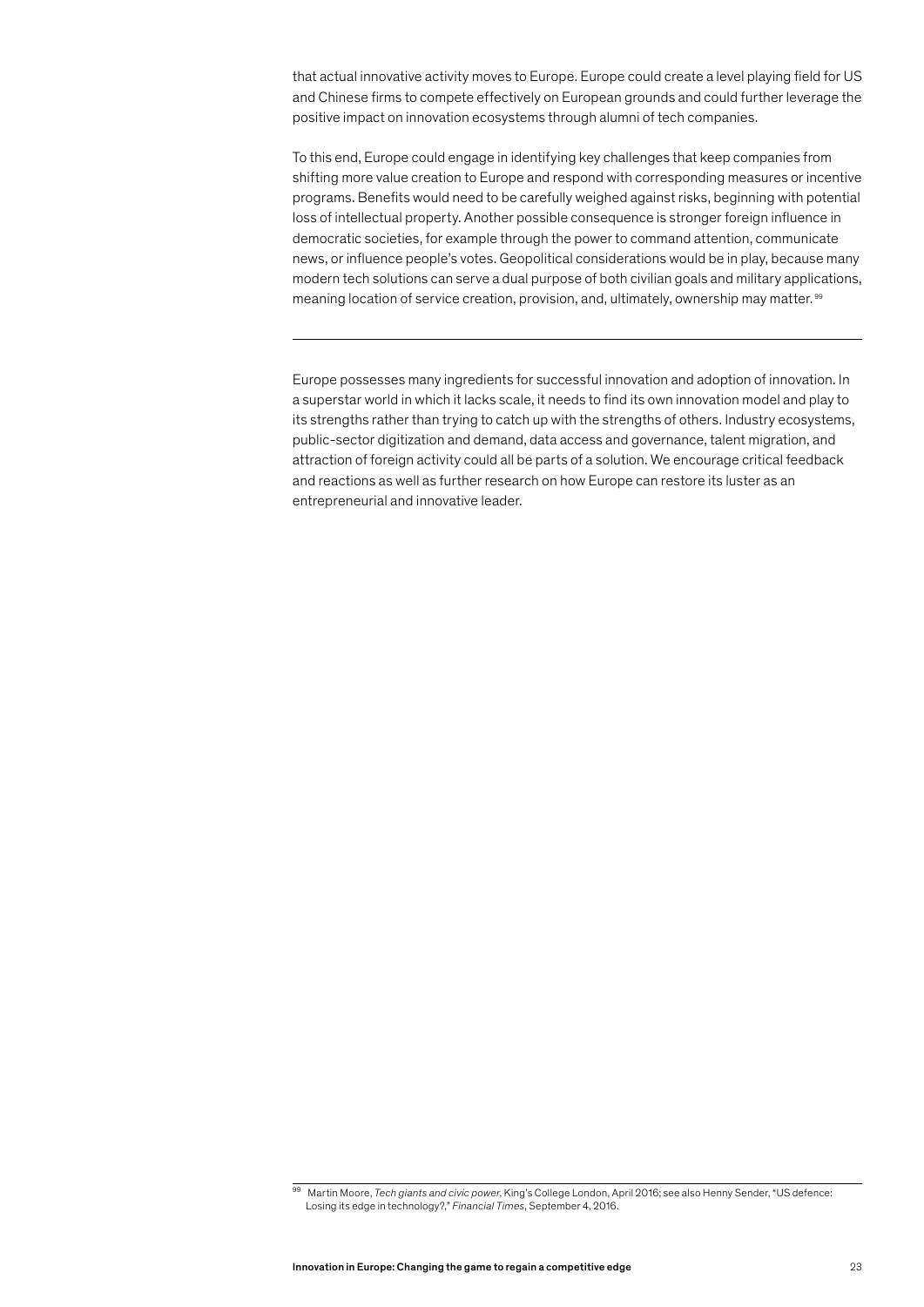## <span id="page-25-0"></span>**Acknowledgments**

This discussion paper is part of the McKinsey Global Institute's ongoing research on issues affecting business, the economy, and society.

The project was directed by Jacques Bughin, director of the McKinsey Global Institute and a McKinsey senior partner based in Brussels; Eckart Windhagen, a senior partner in Frankfurt; Sven Smit, MGI director and a senior partner in Amsterdam; Jan Mischke, a Zurich-based MGI partner; Pal Erik Sjatil, leader of McKinsey in Europe; and Bernhard Gürich, an engagement manager in Hamburg.

This research draws in part on work we conducted in collaboration with the World Economic Forum, *Innovate Europe: Competing for global innovation leadership*, which was published in January 2019. We are grateful to the WEF team and the Digital Leaders of Europe who contributed to that related report, notably: Annika Brack, Head of Community Development, Regional Affairs – Europe; Martina Larkin, Head of Regional Strategies – Europe and Eurasia, Member of the Executive Committee; Derek O'Halloran, Head of Future of Digital Economy and Society, Member of the Executive Committee; and Renée van Heusden, Head of Community Development, Regional and Geopolitical Affairs – Europe.

Hans-Helmut Kotz, Resident Fellow, Center for European Studies, and Visiting Professor of Economics at Harvard University, provided invaluable guidance and support for our research for this paper.

We would also like to thank McKinsey colleagues Sree Ramaswamy, Sebastian Stern, and Tilman Tacke for their contributions. This discussion paper was edited and produced by Peter Gumbel, MGI editorial director, together with production manager Julie Philpot and senior graphic designers Laura Brown, Marisa Carder, and Patrick White. Nienke Beuwer of MGI's external communications team helped disseminate and publicize the report. Lauren Meling, MGI digital editor, ensured digital and social media diffusion.

This discussion paper contributes to MGI's mission to help business and policy leaders understand the forces transforming the global economy, identify strategic locations, and prepare for the next wave of growth. As with all MGI research, this research is independent and has not been commissioned or sponsored in any way by business, government, or other institution. We welcome your comments at MGI@mckinsey.com.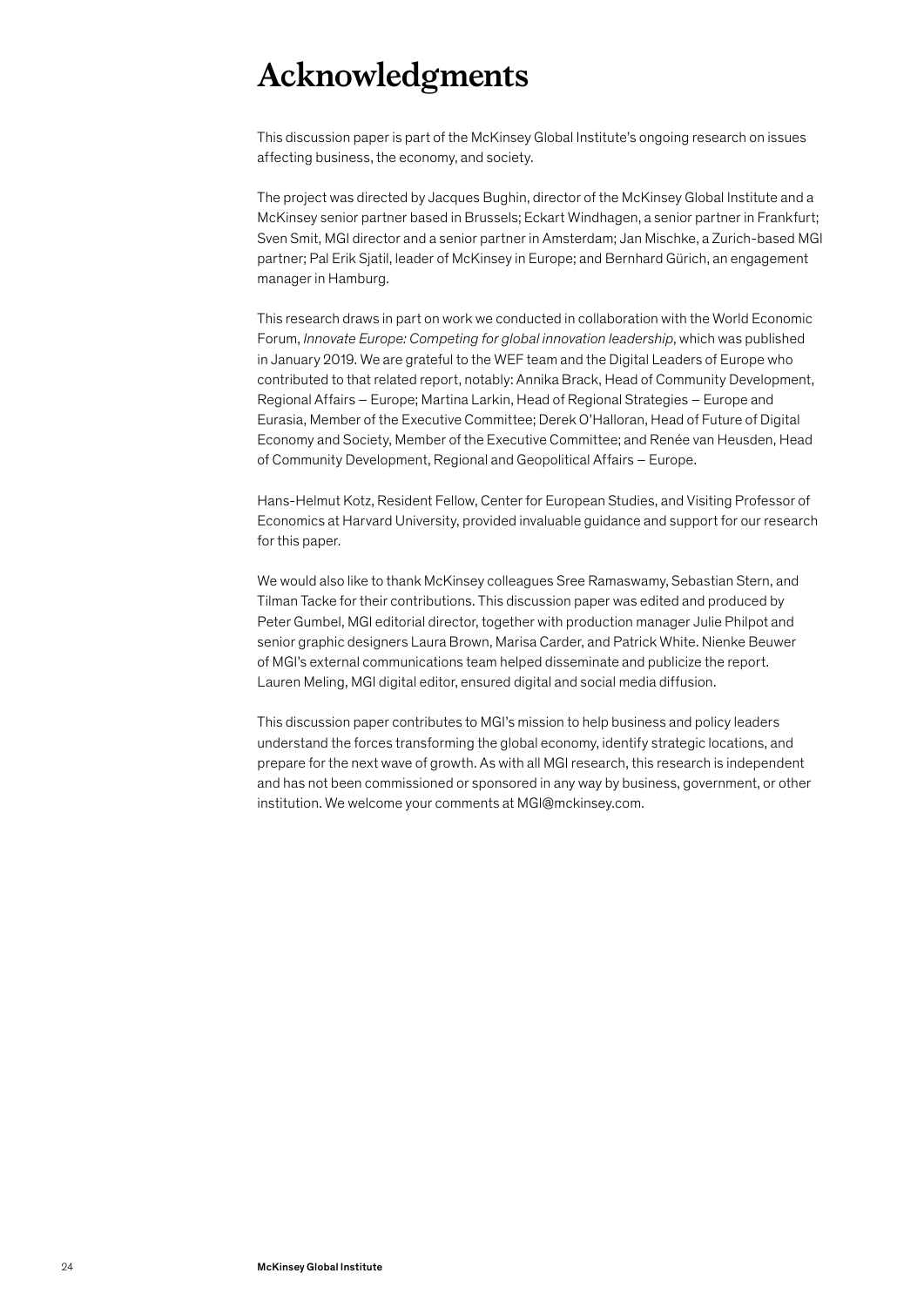## <span id="page-26-0"></span>**Related MGI and McKinsey research**

The authors collaborated with the World Economic Forum on and drew from the insight report [Innovate Europe: Competing](https://www.weforum.org/reports/innovate-europe-competing-for-global-innovation-leadership)  [for](https://www.weforum.org/reports/innovate-europe-competing-for-global-innovation-leadership) global innovation leadership, which was published at the World Economic Forum's Annual Meeting in January 2019 in Davos.

McKinsey Global Institute research reports are available at www.mckinsey.com/mgi. For this discussion paper, we have drawn on the following reports:

*Artificial intelligence: The next digital frontier?,* June 2017

*A future that works: Automation, employment, and productivity,* January 2017

*A window of opportunity for Europe,* June 2015

*China's digital economy: A leading global force,* August 2017

*Digital America: A tale of the haves and have-mores,* December 2015

*Digital China: Powering the economy to global competitiveness,* December 2017

*Digital Europe: Pushing the frontier, capturing the benefits,* June 2016

*Digital globalization: The new era of global flows,* March 2016

*Digital identification: A key to inclusive growth,* January 2019

*Globalization in transition: The future of trade and value chains,* January 2019

*Navigating a world of disruption,* January 2019

*Notes from the AI frontier: Applying AI for social good,* December 2018

*Notes from the AI frontier: Modeling the impact of AI on the world economy,* September 2018

*Notes from the AI frontier: Tackling Europe's gap in digital and AI*, February 2019

*Open data: Unlocking innovation and performance with liquid information,* October 2013

*People on the move: Global migration's impact and opportunity,* December 2016

*Retraining and reskilling workers in the age of automation,* January 2018

*Skill shift: Automation and the future of the workforce,* May 2018

Solving the productivity puzzle: The role of demand and the promise of digitization, February 2018

*Superstars: The dynamics of firms, sectors, and cities leading the global economy,* October 2018

*Testing the resilience of Europe's inclusive growth model,* December 2018